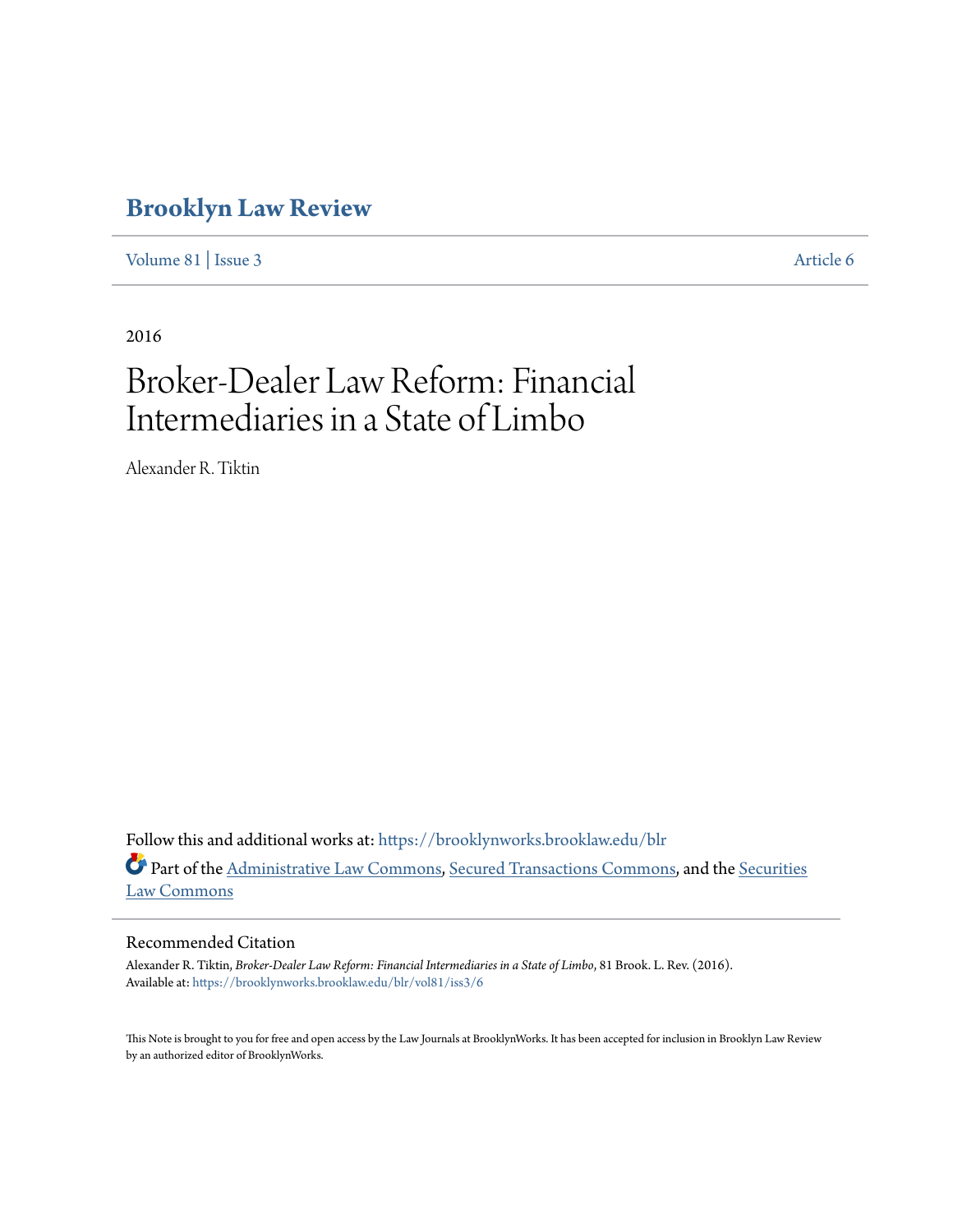# Broker-Dealer Law Reform: Financial Intermediaries in a State of Limbo

### **Cover Page Footnote**

The current state of federal securities law poses many issues for small businesses aspiring to raise capital through the assistance of a broker. A literal reading of section  $15(a)(1)$  would seem to require all brokers to register as broker-dealers, even if they only engage in a single transaction. Recognizing that the burdens imposed on registered broker-dealers make this regulatory framework highly undesirable, the SEC and the courts have diverged from a literal reading of the act. Courts apply a multifactor test to determine if brokers must register as broker-dealers, and the SEC tends to focus on specific factors, often declaring that the receipt of transaction-based compensation is in itself sufficient to require registration. Recognizing that the regulatory framework in place prevents the capital financing of many small businesses, the SEC revised its enforcement policy by stating in a no-action letter that it would not recommend enforcement against an M&A broker who transferred control of a business in a private transaction, subject to many limiting conditions. While providing some relief, this no-action letter is insufficient to ameliorate the tension between the actual practices of brokers and the law as it stands. As a result, a significant portion of the private equity market is still in flux. The legislative solution proposed by this note is a viable path to ensuring the continued growth of American small businesses while maintaining the integrity of markets and protection of investors.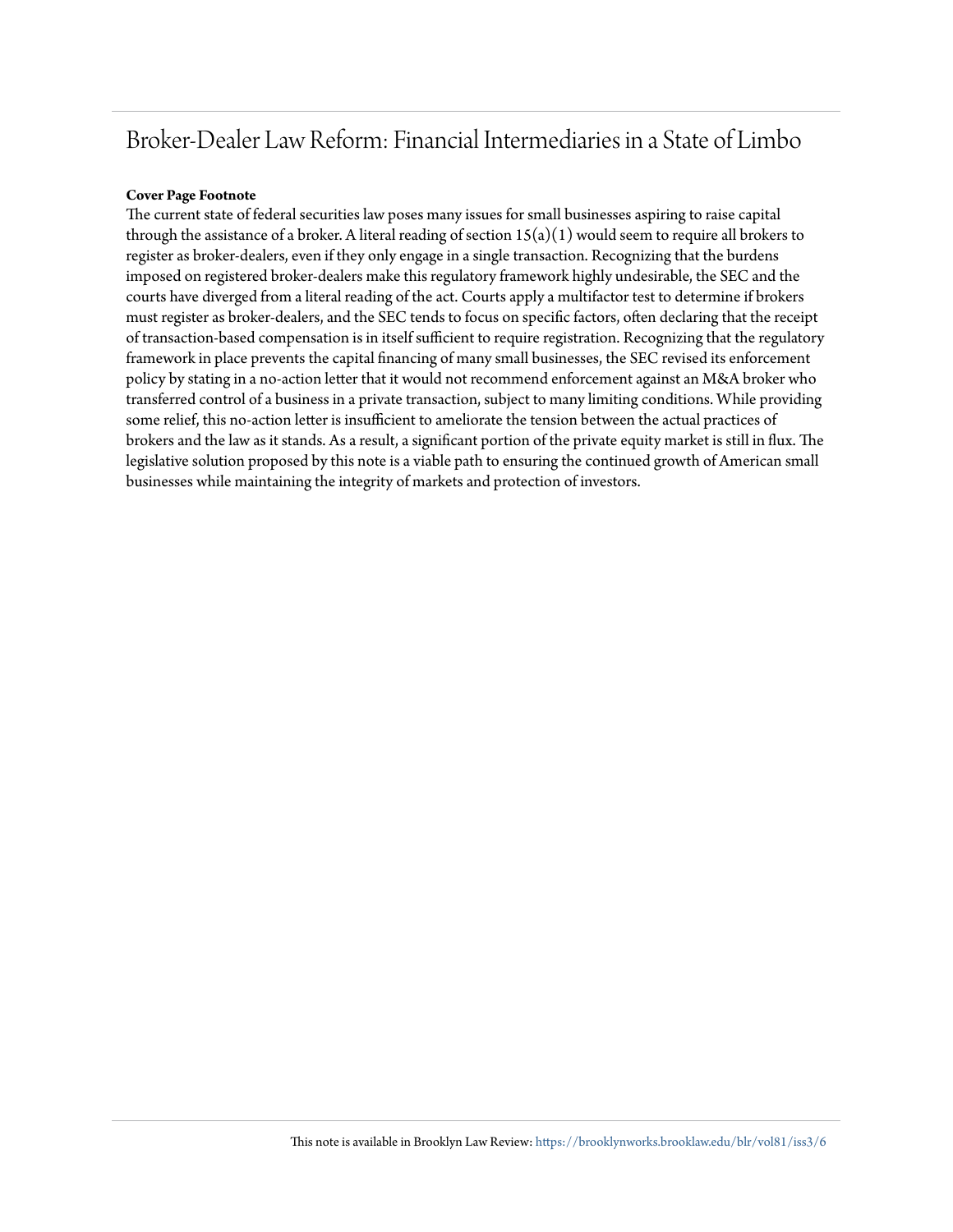## Broker-Dealer Law Reform

## FINANCIAL INTERMEDIARIES IN A STATE OF LIMBO

## **INTRODUCTION**

Prior to 2012, Neogenix Oncology, Inc. was a prospering biotechnology company with more than 500 shareholders and significant clinical developments in the field of cancer treatment. In order to boost share prices, the company's CFO paid unregistered financial intermediaries to sell Neogenix stock to investors.<sup>1</sup> Following the stock sales, the Securities and Exchange Commission (SEC) launched an inquiry into the legality of the transactions that hinged on whether the financial intermediaries who pushed the stock were in fact required to be registered as broker-dealers.<sup>2</sup> Pursuant to section 78*o*(a)(1) of the 1934 Securities Exchange Act, which requires financial intermediaries who sell securities to register with the SEC, the SEC found that the sales by the unregistered intermediaries were illegal and voidable.<sup>3</sup> Since the securities transactions were voidable, Neogenix was unable to complete its financial statements to the satisfaction of its outside auditors.<sup>4</sup> Consequently, Neogenix was unable to continue raising capital.<sup>5</sup> The company entered bankruptcy in July 2012 and was forced to sell all of its assets to a single bidder.<sup>6</sup> The story of Neogenix's rise and fall exemplifies a recurring trend in the murky field of small-issuer finance. When unregistered financial intermediaries facilitate the sale of securities to investors, companies face potential rescission of transactions, loss

<sup>1</sup> *See* Amy Natterson Kroll et al., *Neogenix—A Cautionary Tale,* LAW360 (Sept. 13, 2012, 7:19 PM), http://www.law360.com/articles/378306/neogenix-a-cautionarytale?article\_related\_content=1 [http://perma.cc/W59M-WENZ].

<sup>2</sup> *See* Letter from Philip M. Arlen, President and CEO, Neogenix Oncology, to Neogenix Oncology Shareholders (Jan. 11, 2012), http://www.sec.gov/Archives/edgar/ data/1341293/000114420412001993/v245246\_ex99-1.htm [http://perma.cc/52Z2-3FPK] [hereinafter Neogenix Letter].

<sup>3</sup> *See id.*

<sup>4</sup> *See id.*

<sup>5</sup> *See id.*

<sup>6</sup> *See In re* Neogenix Oncology, Inc., No. 12-23557-TJC, 2015 WL 5786345, at \*2 (Bankr. D. Md. Oct. 1, 2015).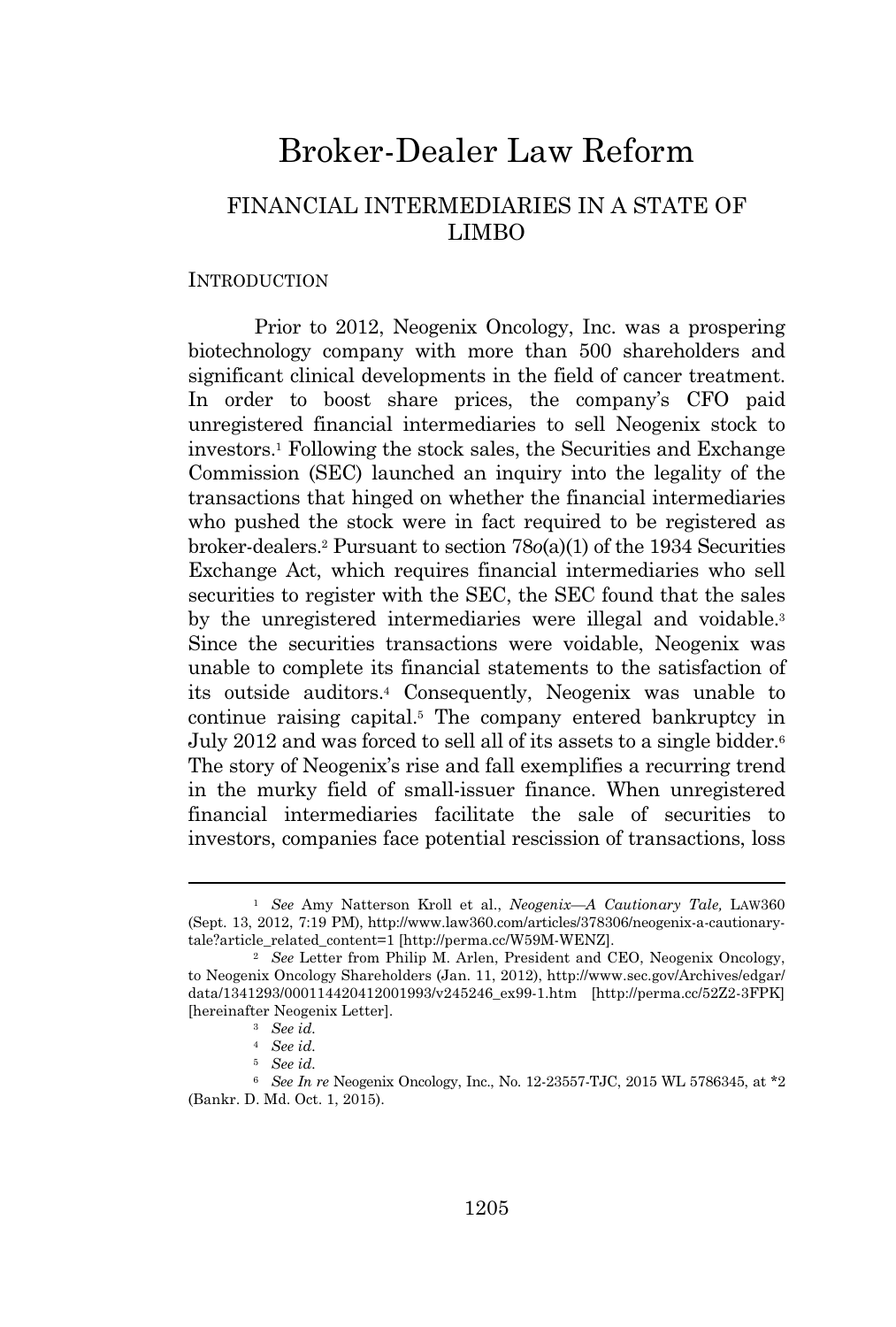of securities offering exemptions, and criminal liability.<sup>7</sup> These consequences may deal a death blow to companies, like Neogenix, that are seeking investment to grow and succeed.

Raising capital is critical for startup companies and established corporations alike.<sup>8</sup> It is an essential aspect of starting a business, because "[c]apital is the lifeblood of a growing business." <sup>9</sup> Small businesses account for 99.7% of all employer firms; thus, if startups cannot grow, the economy of the United States cannot grow.<sup>10</sup> Raising capital is an important prerequisite for talent acquisition, manufacturing, marketing, and expanding operations. Funding for early-stage companies is often sought in relatively small amounts and is typically supplied by angel investors.<sup>11</sup> Successful fundraising requires a skill set that many entrepreneurs do not possess; thus, when entrepreneurs need early-stage financing, they will often hire a "finder"—an individual who does possess such skills.<sup>12</sup> The purpose of the 1934 Securities Exchange Act was predominantly to protect investors by imposing registration requirements on securities and the financial intermediaries that market those securities to investors.<sup>13</sup> To this end, the SEC obliges financial intermediaries, which help to locate investors and facilitate transactions, to register as brokerdealers.<sup>14</sup> Under current SEC regulations, many of the

<sup>12</sup> *See* Jim Casparie, *Choosing a Finder When Raising Capital*, ENTREPRENEUR (May 16, 2015), http://www.entrepreneur.com/article/77838 [http://perma.cc/H3YF-QUYG]; *see also* Peters, *supra* note 8 (explaining that founders of companies often enlist intermediaries to find investors, frequently by providing compensation in proportion to the amount of equity transferred in the transaction).

<sup>14</sup> *See The Investor's Advocate: How the SEC Protects Investors, Maintains Market Integrity, and Facilitates Capital Formation*, SEC (June 1, 2013), http://www.sec.gov/ about/whatwedo.shtml [http://perma.cc/QC4H-UAP5]; *see also* Securities Exchange Act of 1934, 15 U.S.C. § 78c (2012). Section 78c(a)(4)(A) of the Securities Exchange Act defines a "broker" broadly as "any person engaged in the business of effecting transactions in securities for the account of others." 15 U.S.C. § 78c(a)(4)(A). Section 78c(a)(5)(A) of the Securities Exchange Act defines a "dealer" as "any person engaged in the business of buying and selling securities . . . for such person's own account through a broker or otherwise." *Id.*  $§ 78c(a)(5)(A)$ . The definition of "dealer" does not include a "trader," that is, a person who

<sup>7</sup> *See infra* Section II.B.

<sup>8</sup> Daniel H. Peters, *Finders Can Put the Brakes on Capital Raising*, LAW 360 (July 15, 2014), http://www.law360.com/articles/557676/finders-can-put-the-brakes-oncapital-raising?article\_related\_content=1 [http://perma.cc/WL28-YRUB].

<sup>9</sup> ANDREW J. SHERMAN, RAISING CAPITAL 1 (3d ed. 2012).

<sup>10</sup> *Id.* at 2.

<sup>&</sup>lt;sup>11</sup> An "angel investor" is generally an affluent individual who provides startup equity for a business, typically in return for convertible debt or equity. GREGORY C. YADLEY, ADVISORY COMM. ON SMALL AND EMERGING BUS., SEC, "NOTABLE BY THEIR ABSENCE: FINDERS AND OTHER FINANCIAL INTERMEDIARIES IN SMALL BUSINESS CAPITAL FORMATION" 1 (2015), http://www.sec.gov/info/smallbus/acsec/finders-and-other-financial-intermediariesyadley.pdf [http://perma.cc/G3HA-PG2Z].

<sup>13</sup> *See* S. REP. No. 792, at 1-5 (1934).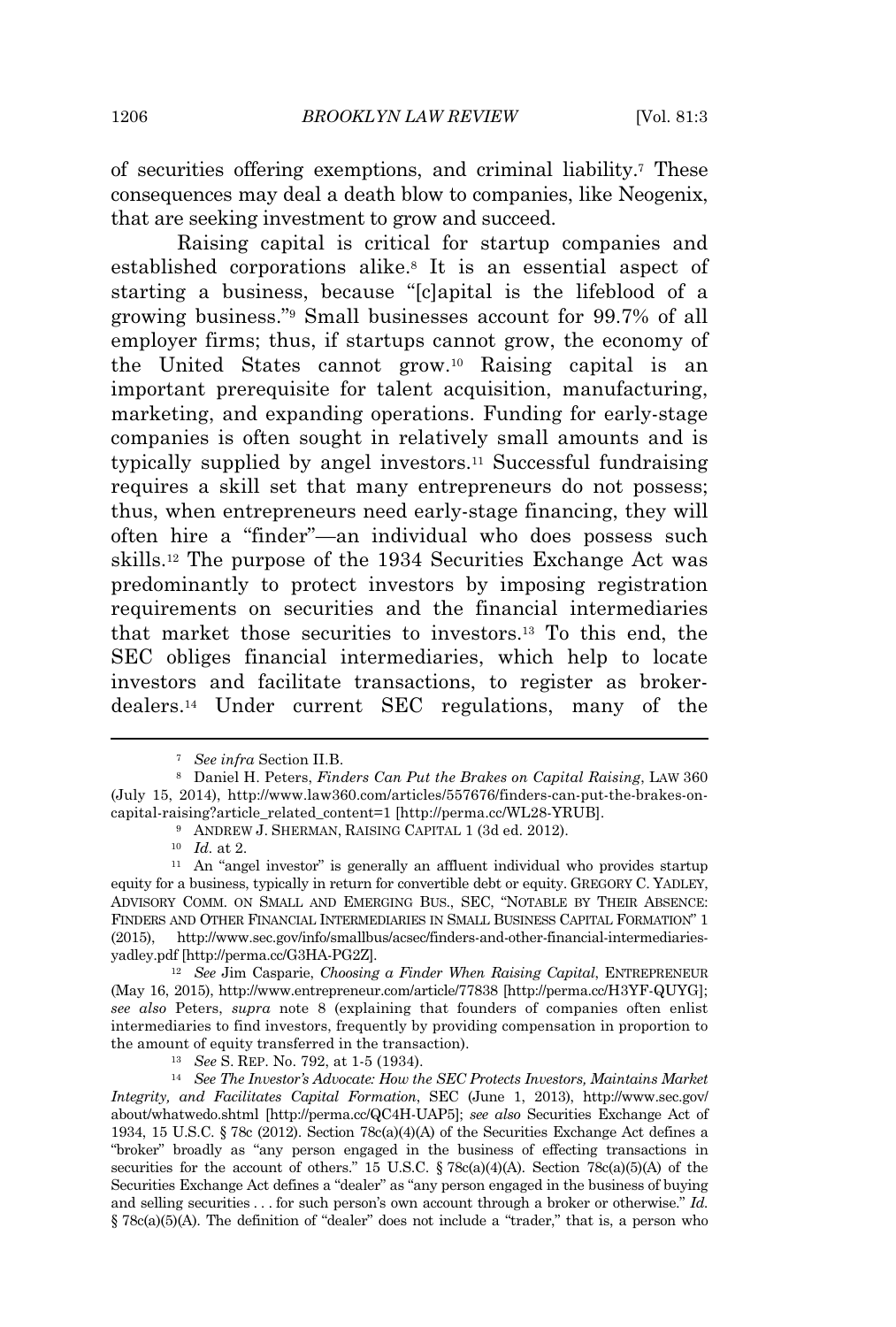individuals who introduce entrepreneurs to investors run the risk of civil or even criminal liability if they do not register as broker-dealers with the SEC.<sup>15</sup> Despite the risk of such consequences, many individuals continue to act as unlicensed broker-dealers due to market demand.<sup>16</sup>

Few registered broker-dealers are willing to facilitate transactions worth less than \$25 million.<sup>17</sup> The costs of transacting for smaller issuers are potentially even higher than they are for larger issuers because larger issuers are more experienced with such transactions.<sup>18</sup> The financial information and internal recordkeeping systems for larger issuers are often more sophisticated than for smaller issuers.<sup>19</sup> Thus, smaller issuers turn to unregistered brokers and risk serious consequences if the SEC later determines that the broker should have been registered.<sup>20</sup>

The consequences for unregistered financial intermediaries and issuers include purchasers' legal rights to rescind transactions, the loss of a registration exemption from the Securities Act of 1933, the loss of the legal ability to engage in private placement offerings,<sup>21</sup> and in some cases, criminal prosecution.<sup>22</sup> The SEC changes its interpretation of the brokerdealer rules quite frequently, with the most recent iteration in the form of a no-action letter purporting to allow unregistered financial intermediaries to engage in transactions limited to transferring control of a closely held corporation, as long as they do not possess securities during the consummation of the

<sup>16</sup> *See* Task Force on Private Placement Broker-Dealers, ABA Section of Bus. & Law, *Report and Recommendations of the Task Force on Private Placement Broker-Dealers*, 60 BUS. LAW. 959, 968-69 (2005) [hereinafter ABA Report].

<sup>17</sup> *See id.* at 968.

<sup>18</sup> Larger issuers are more experienced with preparing private placement memorandums for their offerings and are more likely to have complete and accurate financial information. *See id.* at 968-69.

- <sup>19</sup> *See* YADLEY, *supra* note 11, at 3.
- <sup>20</sup> *See infra* Section III.B.

 $21$  A private placement is an offering to a relatively small group of investors in reliance on an SEC exemption from securities registration. *See, e.g.*, *Offering*, BLACK'<sup>S</sup> LAW DICTIONARY (10th ed. 2014).

<sup>22</sup> Securities Exchange Act of 1934, 15 U.S.C. § 78*o* (2012); *see supra* note 15; *see also infra* Section II.B (explaining the consequences of violating broker-dealer registration requirements).

buys and sells securities for his or her own account, either individually or in a fiduciary capacity, but not as part of a regular business. Individuals who buy and sell securities for themselves are generally considered traders and not dealers. Any financial intermediary classified as a "broker" or "dealer" under the aforementioned provisions must register as a broker-dealer with the SEC.

<sup>15</sup> *See Compliance Guide to the Registration and Regulation of Brokers and Dealers: Guide to Broker-Dealer Registration*, SEC (July 29, 2014), http://www.sec.gov/divis ions/marketreg/bdguide.htm [http://perma.cc/3A37-9NLD] [hereinafter *Compliance Guide*].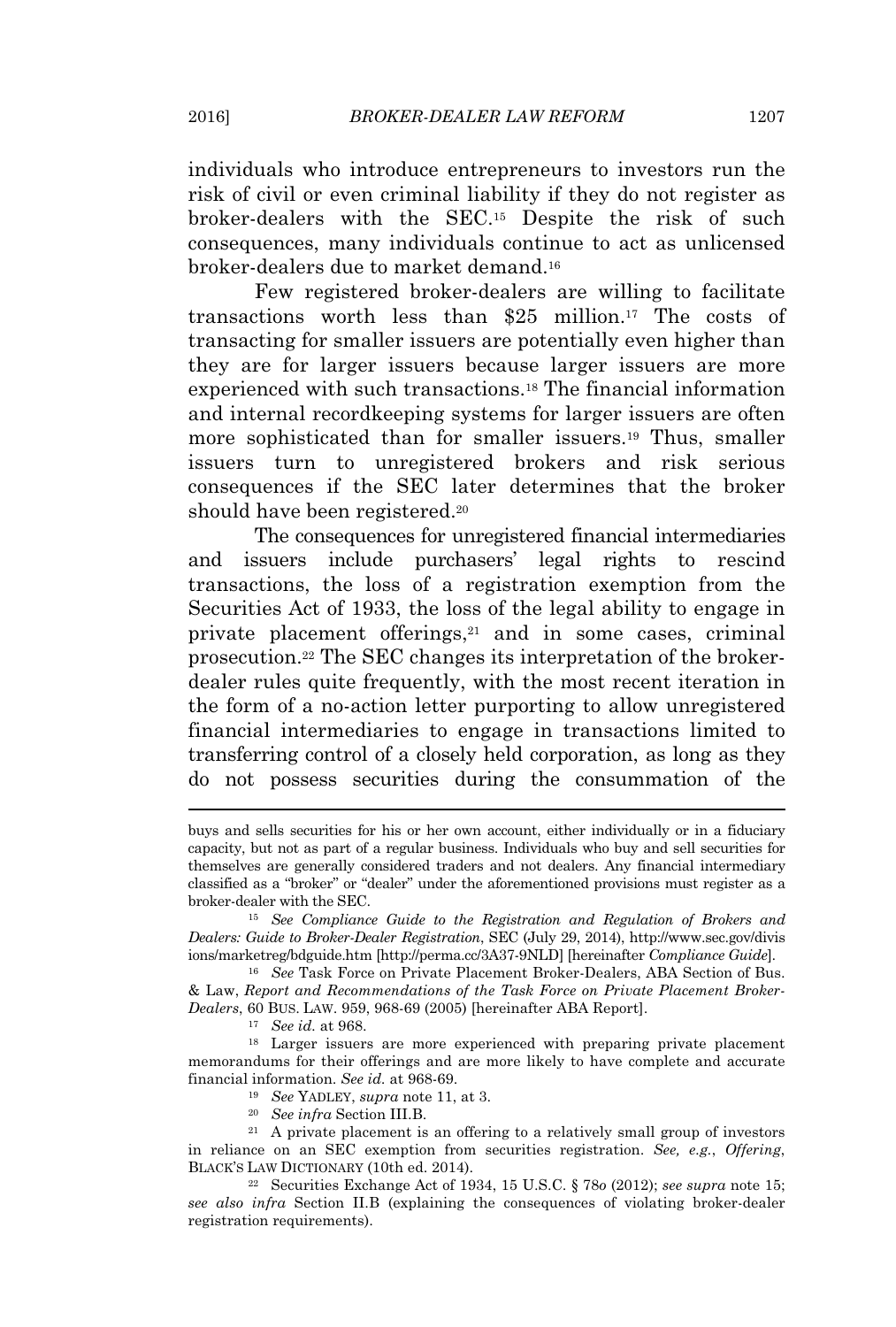transaction.<sup>23</sup> Regardless of SEC interpretations of the Securities Exchange Act, the market continues to provide incentives for unregistered broker-dealers to operate because small-scale issuers need them to raise capital.<sup>24</sup>

This note proposes a legislative solution that would align the law with the reality of current early-stage business financing practices while advancing the core purposes of the broker-dealer registration requirements and the Securities Exchange Act. This note argues that a new class of broker-dealers should be created in order to facilitate transactions with smaller issuers in limited circumstances. Intermediary brokers for smaller transactions should have a streamlined registration process, less onerous SEC and Financial Industry Regulatory Authority (FINRA) requirements, and exemption from registration under state law. In order to maintain investor protection against fraud and market manipulation, intermediary brokers registered under this proposed framework should not be permitted to handle funds or securities exchanged in the transaction. This legislative solution would permit transaction-based compensation, as well as the initiation of negotiations between potential investors and issuers. Since the functions that many small-issuer broker-dealers perform are limited to introductions, buyer formation, and facilitation of negotiations, the current regulations imposing stringent recordkeeping and financial responsibilities unnecessary to ensure that investors are protected.<sup>25</sup> This innovative solution would provide for a secondary marketplace of financial intermediaries for smaller issuers that cannot yet afford to hire registered broker-dealers.

Part I of this note explains the ambiguities created by the broker-dealer rules in the Securities and Exchange Act of 1934, federal courts' limited input on the subject, and the SEC's problematic interpretation of the law. Part II explains why the current framework for broker-dealer registration is an obstacle to capital acquisition. Part III provides a legislative solution to the problem. This solution would strike a balance between protecting investors and issuers and providing a regulatory framework that would provide a proposed new class of broker-dealers with sufficient incentives to facilitate smaller transactions.

<sup>23</sup> *See infra* Section III.A.

<sup>24</sup> *See* ABA Report, *supra* note 16, at 960.

<sup>25</sup> *See* 17 C.F.R. §§ 240.17a-3 to -5, -11 (2013).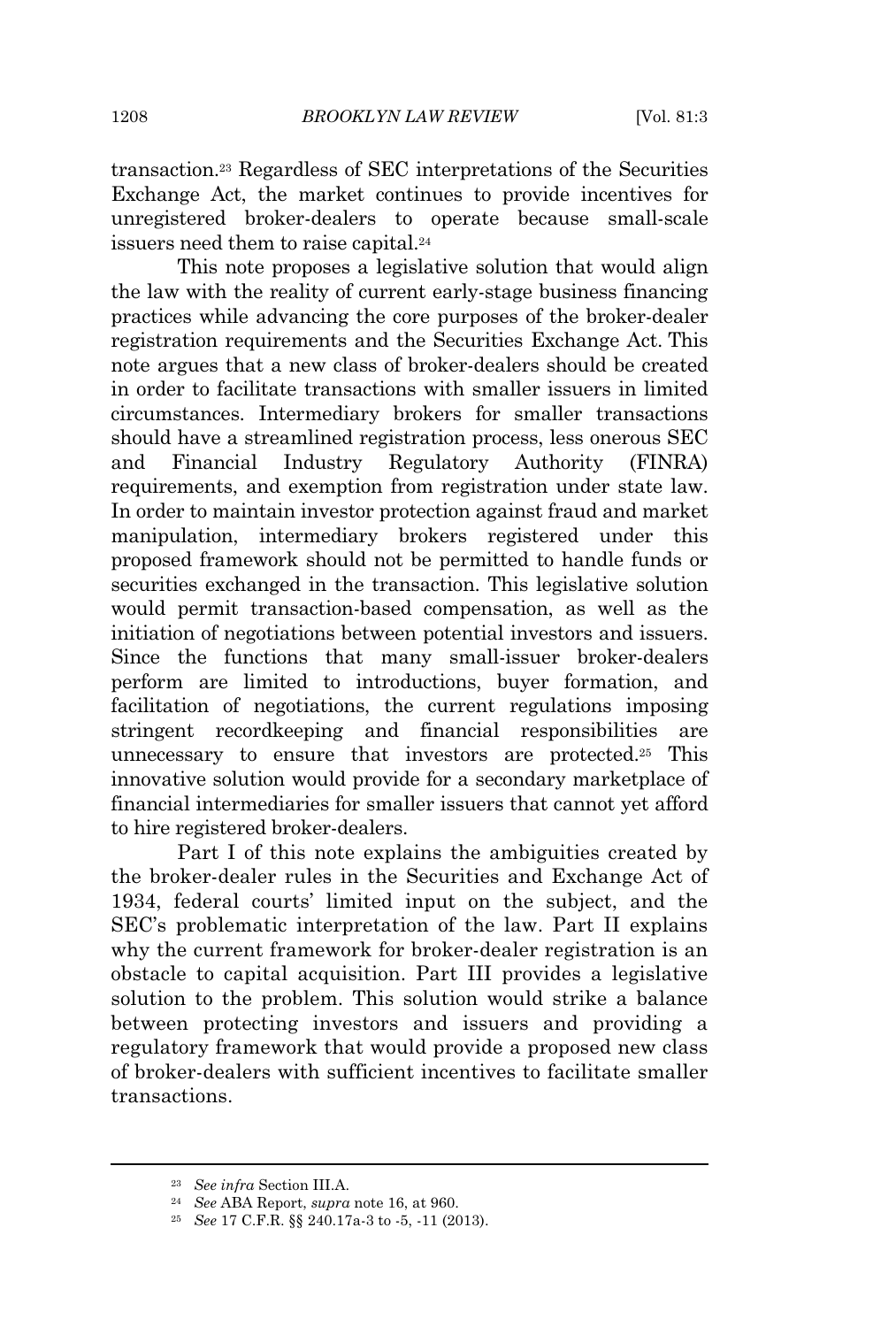## I. THE SECURITIES EXCHANGE ACT OF 1934: AMBIGUITIES AND INTERPRETATIONS

Corporate promoters often solicit individuals to help locate and persuade investors to contribute capital.<sup>26</sup> In contemporary capital markets, an increasing number of companies and funds are seeking the assistance of intermediaries for the purpose of raising capital or selling their business.<sup>27</sup> A broker is a person who acts as an intermediary in securities transactions for entrepreneurs.<sup>28</sup> A dealer is any person who buys and sells securities for his or her own account.<sup>29</sup> Broker-dealers may trade securities on their own account and effect securities transactions for business owners. When smaller companies desire capital, they often seek out broker-dealers to assist them in finding investors. Generally, broker-dealers seek out investors for larger transactions for which the broker-dealer is well compensated. Concomitantly, "many broker-dealers will not work with smaller issuers offering a securities tranche less than twenty-five million dollars in value, because there is insufficient transaction-based compensation for the broker-dealer." <sup>30</sup> Therefore, when smaller issuers need capital, they often seek out unregistered intermediaries for the purpose of finding investors.<sup>31</sup> These unregistered intermediaries are known as "finders," and they act as financial intermediaries in transactions that are not valuable enough to warrant registered broker-dealer attention. A finder is typically defined as a person, who brings together buyers and sellers for a fee, but who has no active role in negotiations, does not hold securities or cash, and may not bind either party to the transaction.<sup>32</sup>

In order to become a registered broker-dealer, one must comply with many comprehensive requirements. The brokerdealer must pass licensing tests administered by the SEC and

<sup>26</sup> *See* Kenneth G.M. Mason & Sharon Obialo, *Fog May Be Lifting Around Finders*, LAW360 (Apr. 16, 2014, 11:25 AM), http://www.law360.com/articles/521047/fogmay-be-lifting-around-finders [http://perma.cc/MNE7-D3B7].

<sup>27</sup> *See* Dario de Martino & Jason Canales, *Finders Agreements in a State of Flux*, LAW360 (July 13, 2011, 12:54 PM), http://www.law360.com/articles/257427/findersagreements-in-a-state-of-flux?article\_related\_content=1 [http://perma.cc/G859-AUFQ].

<sup>28</sup> *See* Securities Exchange Act of 1934, 15 U.S.C. § 78c(a)(4)(A) (2012).

<sup>29</sup> *Id.* § 78c(a)(5)(A).

<sup>30</sup> *See* ABA Report, *supra* note 16, at 969.

<sup>31</sup> *See* Robert Connolly, *Legitimizing Private Placement Broker-Dealers Who Deal with Private Investment Funds: A Proposal for a New Regulatory Regime and a Limited Exception to Registration*, 40 J. MARSHALL L. REV. 703, 704 (2007).

<sup>32</sup> *See* Alan J. Berkeley & Alissa J Altongy, *Regulation D Offerings and Private Placements* 51 (ALI-ABA Continuing Legal Education, 2001). For purposes of this note, the terms "finders" and "unregistered brokers" will be used interchangeably.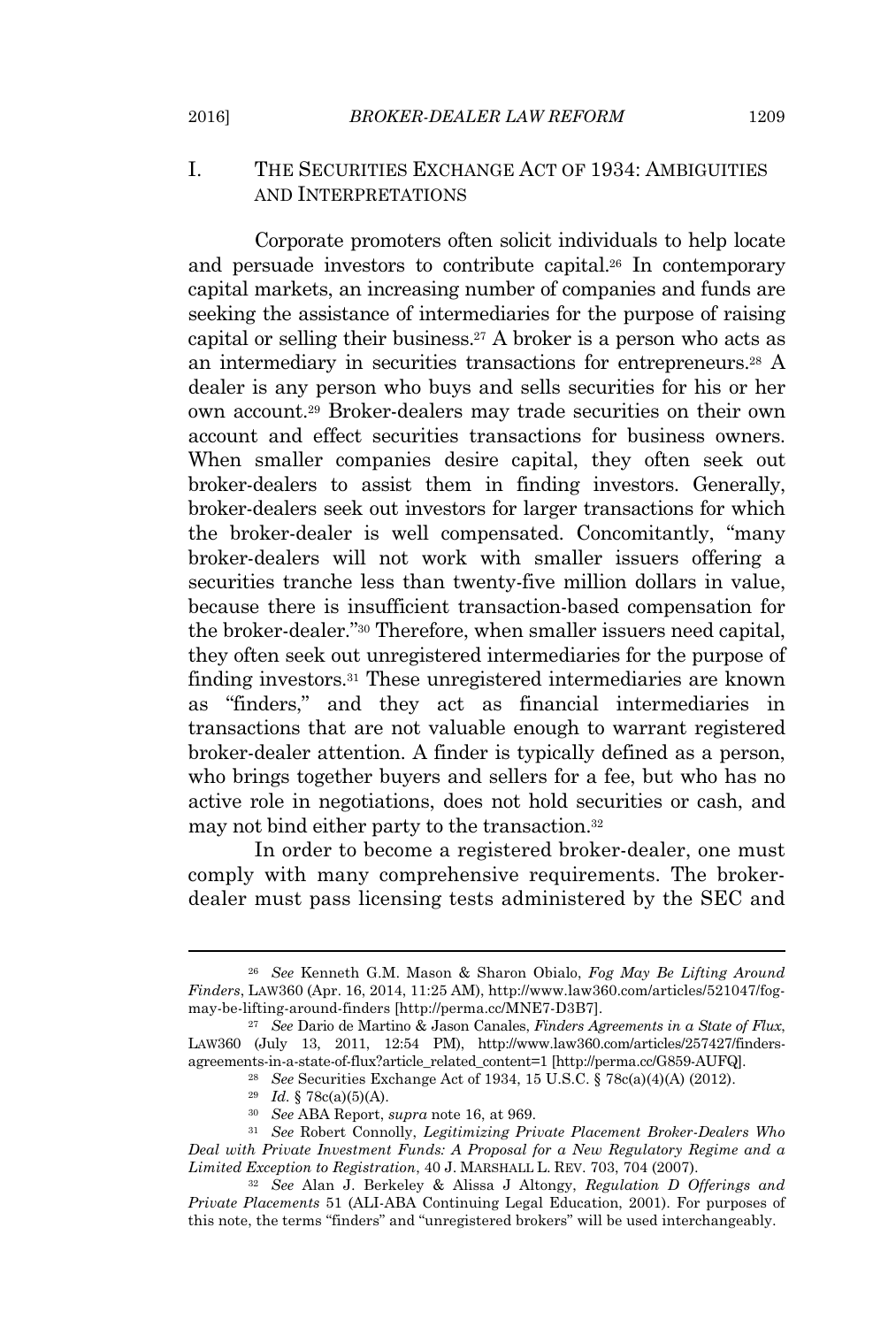FINRA.<sup>33</sup> Section 78*o*(a)(1) of the 1934 Securities Exchange Act states, in pertinent part,

It shall be unlawful for any broker or dealer which is either a person other than a natural person or a natural person not associated with a broker or dealer which is a person other than a natural person . . . to make use of the mails or any means or instrumentality of interstate commerce to effect any transactions in, or to induce or attempt to induce the purchase or sale of, any security . . . unless such broker or dealer is registered in accordance with subsection (b) of this section.<sup>34</sup>

The purpose of the Securities Exchange Act is predominantly to protect investors against market manipulation by imposing regular reporting requirements upon securities issuers.<sup>35</sup> Registered broker-dealers are required to follow a set of rules promulgated with the purpose of protecting investors, including standards of professional conduct, minimum net-capital requirements, recordkeeping requirements, and supervisory obligations over broker-dealer employees.<sup>36</sup> The registration requirement aims to guarantee that securities are only sold by an intermediary who understands and appreciates both the financial instrument the broker-dealer sells and the broker-dealer's responsibilities to investors.<sup>37</sup> Registration triggers many other sections of the Securities Exchange Act, and consequentially, provides investors with full disclosure regarding securities offerings, ensures that broker-dealers are competent and financially able to conduct transactions,<sup>38</sup> and subjects brokerdealers to the oversight of self-regulatory organizations.<sup>39</sup>

<sup>37</sup> *See id.*

<sup>38</sup> Financial ability is ensured by net capital requirements, which call for a minimum of net capital and equitable solvency. See 17 C.F.R. § 240.15c3-1, which states,

For the purposes of this section, a broker or dealer is insolvent if the broker or dealer: (i) Is the subject of any bankruptcy, equity receivership proceeding or any other proceeding to reorganize, conserve, or liquidate such broker or dealer or its property or is applying for the appointment or election of a receiver, trustee, or liquidator or similar official for such broker or dealer or its property; (ii) Has made a general assignment for the benefit of creditors; (iii) Is insolvent within the meaning of section 101 of title 11 of the United States Code, or is unable to meet its obligations as they mature, and has made an admission to such effect in writing or in any court or before any agency of the United States or any State; or (iv) Is unable to make such

<sup>33</sup> F. Alec Orudjev, *The State of Unregistered Intermediary Regulation*, LAW360 (Nov. 17, 2008, 12:00 AM), http://www.law360.com/articles/77199/the-state-of-unregisteredintermediary-regulation?article\_related\_content=1 [http://perma.cc/MTE6-NLLB].

<sup>34</sup> Securities Exchange Act of 1934, 15 U.S.C. § 78*o*(a)(1) (2012).

<sup>35</sup> *See* Ernst & Ernst v. Hochfelder, 425 U.S. 185, 195 (1976) (citing S. Rep. NO.792, at 1-5 (1934)).

<sup>36</sup> *See* Roth v. SEC, 22 F.3d 1108, 1109 (D.C. Cir. 1994) (citing David A. Lipton, *A Primer on Broker-Dealer Registration*, 36 CATH. U. L. REV. 899 (1987)).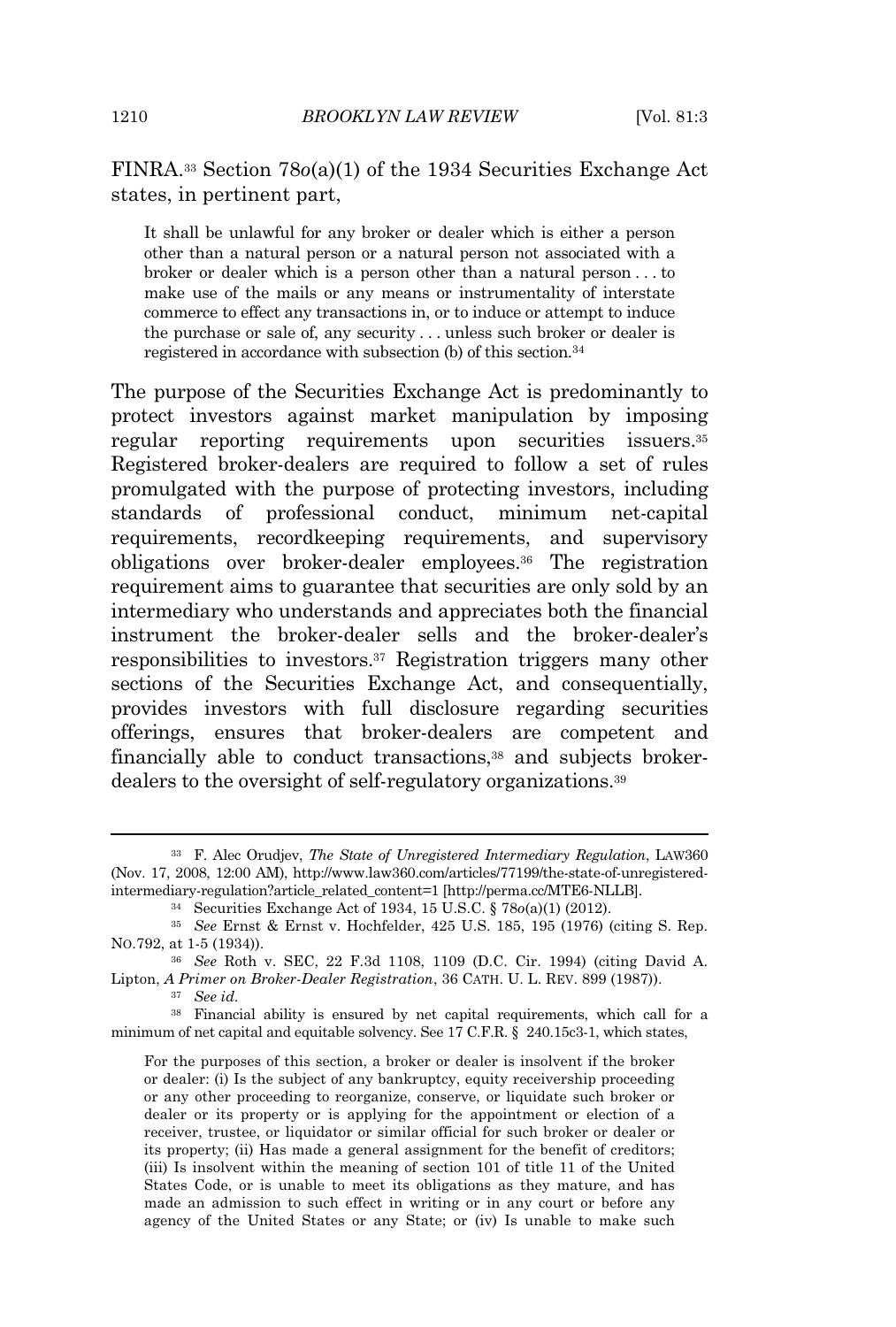Certain classes of broker-dealers are exempt from the registration requirement imposed by section 78*o*(a)(1). Specifically, broker-dealers who deal only in "exempted securit[ies] or commercial paper, bankers' acceptances, or commercial bills" are not required to register.<sup>40</sup> Further, broker-dealers who deal exclusively in intrastate transactions are not required to register under the Act, but they may still be subject to state regulation.<sup>41</sup> The intrastate exception is interpreted narrowly, in that a transaction involving the use of interstate communication, whether by telephone, electronic mail, or another means of interstate communication, qualifies the transaction as an interstate one requiring registration with the SEC.<sup>42</sup>

#### *A. Determining the Legal Status of Financial Intermediaries*

In specific instances, the SEC and the federal courts will determine whether an unregistered financial intermediary is in fact acting as a broker-dealer and thus falls under the purview and registration requirements of the Securities Exchange Act. Section 78*o*(a)(1) specifies that a person "effecting securities transactions" using the instrumentalities of interstate commerce must register as a broker-dealer.<sup>43</sup> The Act does not, however, define the meaning of "effecting securities transactions." <sup>44</sup> In order to determine if a finder must register as a broker-dealer,

17 C.F.R. § 240.15c3-1(16) (2014).

<sup>44</sup> *See* DeHuff v. Digital Ally, Inc., No. 3:08CV327TSL-JCS, 2009 WL 4908581, at \*3 (S.D. Miss. 2009).

computations as may be necessary to establish compliance with this section or with § 240.15c3-3.

<sup>39</sup> *See* David A. Lipton, *A Primer on Broker-Dealer Registration*, 36 CATH. U. L. REV. 899, 907 (1987).

<sup>40</sup> Securities Exchange Act of 1934, 15 U.S.C. § 78*o*(a)(1) (2012).

<sup>41</sup> *See, e.g.*, N.Y. GEN. BUS. LAW § 352(2) (McKinney 2015) ("No dealer or broker shall sell or offer for sale to or purchase or offer to purchase from the public within or from this state, as principal, or broker, any securities issued or to be issued unless and until a notice, to be known as the 'state notice,' containing the name, business or post office address of such dealer or broker and if a corporation the state or country of incorporation thereof, and if a partnership the names of the partners, shall have been filed in the department of state."); *see* 15 U.S.C. § 78*o*(c)(1)(A) (making it unlawful for a broker-dealer to "make use of the mails or any means or instrumentality of interstate commerce to effect any transactions in, or to induce or attempt to induce the purchase or sale of, any security"); *see also* N. Sec. Co., SEC No-Action Letter, 1974 WL 8442, at \*5 (Mar. 13, 1974) ("We would like to emphasize that the thrust of the broker dealer registration provisions of Section 15 of the '34 Act are to regulate interstate broker dealers, while the '33 Act regulates the interstate offering of securities. . . . The activities of the issuer in this instance are interstate and rightly come within the provisions of the '33 Act.").

<sup>42</sup> *See* Securities Exchange Act of 1934, 15 U.S.C. § 78c(a)(17).

<sup>43</sup> *Id.* § 78*o*(a)(1).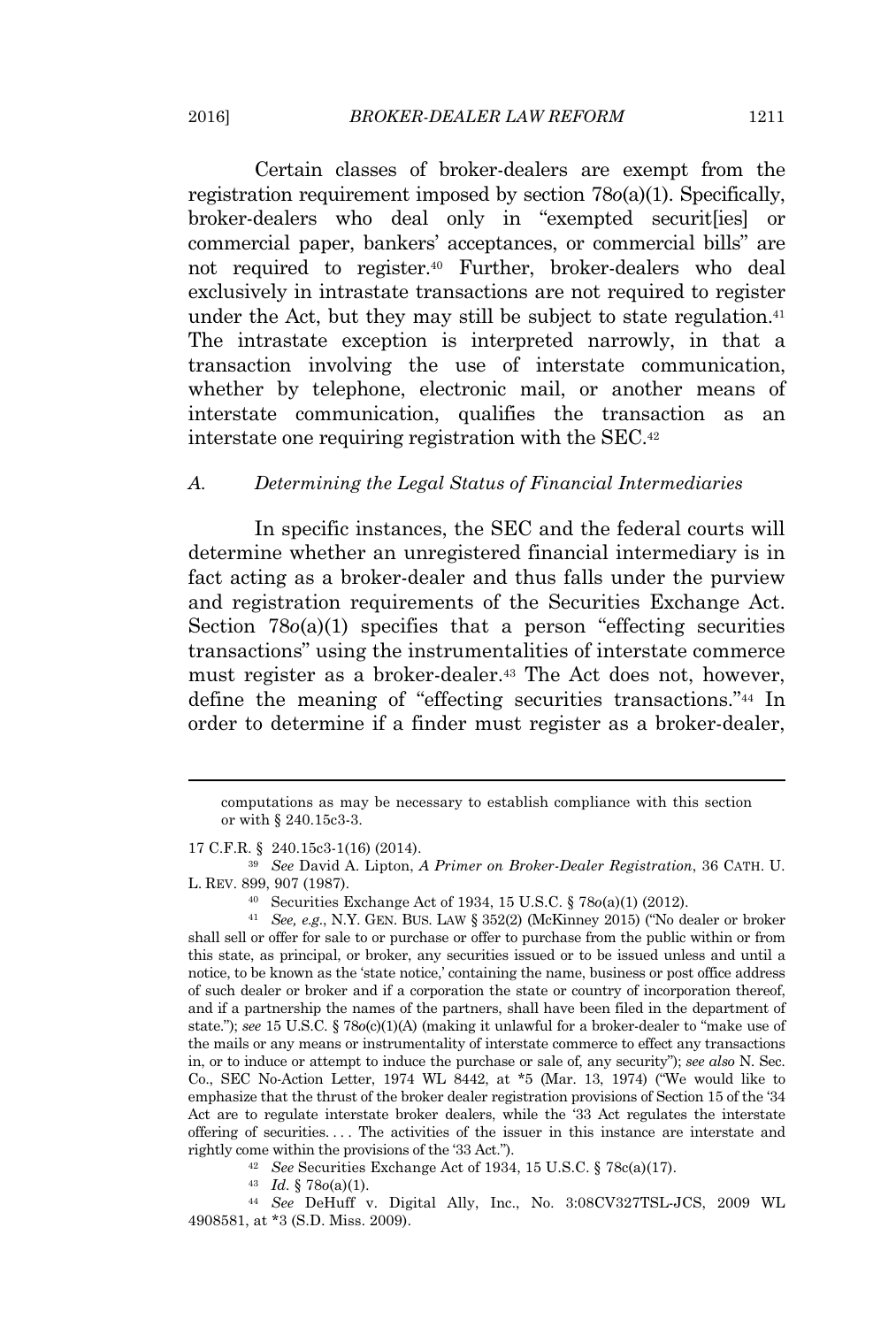## the SEC and federal courts typically apply a multifactor analysis that considers

whether a person (1) works as an employee of the issuer, (2) receives a commission rather than a salary, (3) sells or earlier sold the securities of another issuer, (4) participates in negotiations between the issuer and an investor, (5) provides either advice or a valuation as to the merit of an investment, and (6) actively (rather than passively) finds investors.<sup>45</sup>

Some courts have postulated that the most important factor in determining whether an individual is a broker-dealer is the "regularity of participation in securities transactions at key points in the chain [of] distribution." <sup>46</sup> For example, in *SEC v. Martino*, the court found that a financial intermediary, Martino, regularly participated in transactions "at key points in the chain of distribution" when Martino was involved in every aspect of the securities transactions at issue and was "at all times aware" of the status of the transactions.<sup>47</sup> Consequently, the court found that Martino was acting as an unlicensed broker-dealer and ordered him to disgorge illegal brokerage revenues.

The SEC asserts that "[t]ransaction-based compensation, or commissions[,] are one of the hallmarks of being a brokerdealer" because transaction-based compensation provides "a potential incentive for abusive sales practices that registration is intended to regulate and prevent." <sup>48</sup> For example, in the partial denial of no-action relief<sup>49</sup> by the SEC, the issuer, 1st Global, asked the Division of Market Regulation whether it would recommend enforcement "if a registered broker-dealer subsidiary

<sup>45</sup> SEC v. Kramer, 778 F. Supp. 2d 1320, 1334 (M.D. Fla. 2011); *see also* Cornhusker Energy Lexington, LLC v. Prospect St. Ventures, No. 8:04CV586, 2006 WL 2620985, at \*6 (D. Neb. Sept. 12, 2006) (identifying activities such as "analyzing the financial needs of an issuer, recommending or designing financing methods," discussing "details of securities transactions," and recommending an investment as evidence of broker activity for purposes of triggering the registration requirements); SEC v. Margolin, No. 92 Civ. 6307 (PKL), 1992 WL 279735, at \*5 (S.D.N.Y. Sept. 30, 1992) (finding evidence of "brokerage activity" in the defendant's "receiving transaction-based compensation, advertising for clients, and possessing client funds and securities").

<sup>46</sup> *See* SEC v. Bravata, No. 09-12950, 2009 WL 2245649, at \*2 (E.D. Mich. July 27, 2009) (quoting SEC v. Martino, 255 F. Supp. 2d 268, 283 (S.D.N.Y. 2003)); *see also* Landegger v. Cohen, No. 11-cv-01760-WJM-CBS, 2013 WL 5444052, at \*5 (D. Colo. Sept. 30, 2013) (finding that two of the factors should be afforded heightened weight: transactionbased compensation and regularity of participation).

<sup>47</sup> *Martino*, 255 F. Supp. 2d at 283; *see also* SEC v. Kenton Capital, Ltd., 69 F. Supp. 2d 1, 12-13 (D.D.C. 1998) (describing "regularity of participation" as one of the primary indicia of "engag[ing] in the business").

<sup>48</sup> *Cornhusker Energy Lexington*, 2006 WL 2620985, at \*6.

<sup>49</sup> See *infra* notes 81-84 and accompanying text for an explanation of the precedential value of a no-action letter.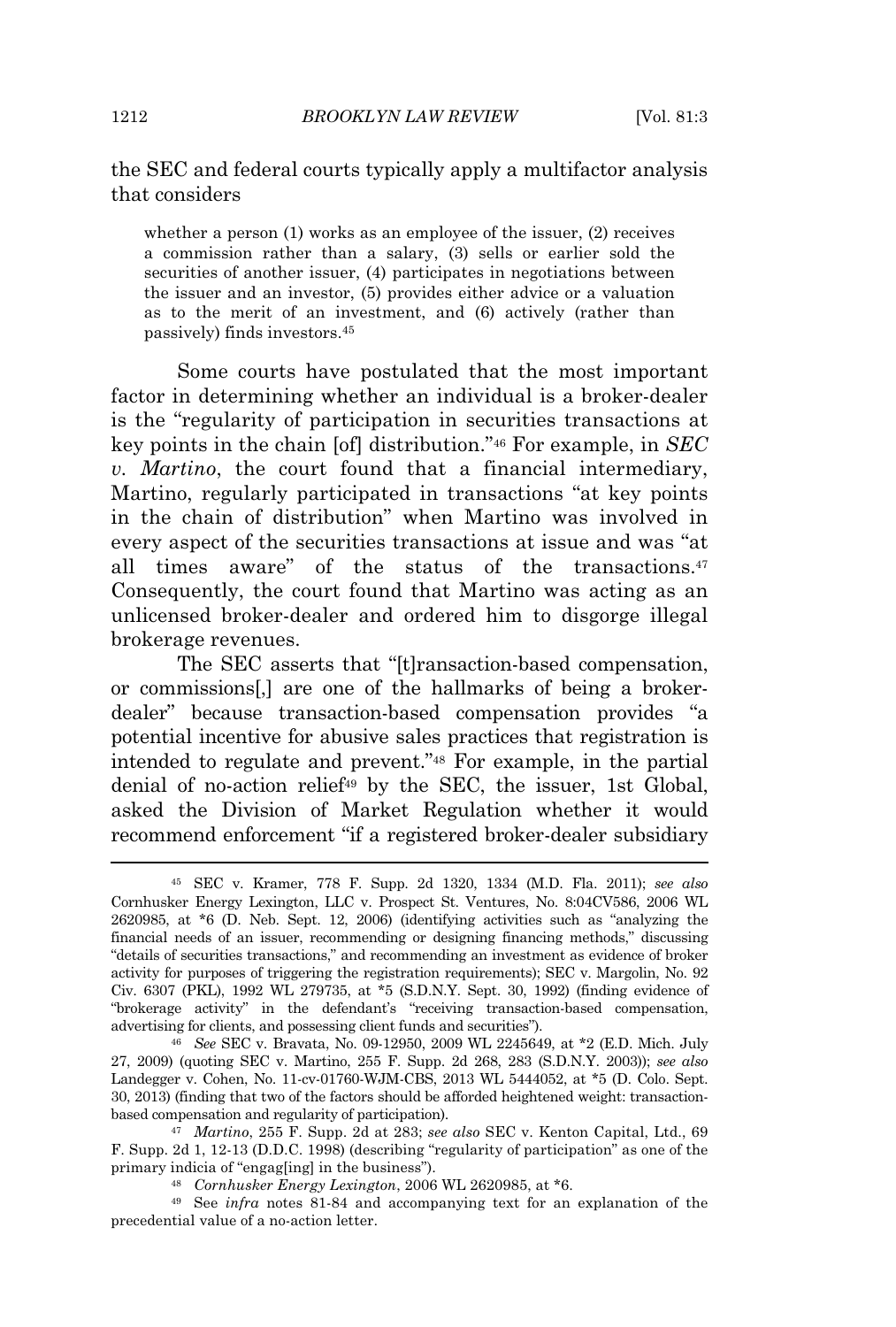of 1st Global, Inc. enter[ed] into arrangements with certified public accountants and CPA firms to pay securities-based commissions." <sup>50</sup> The Division partially denied no-action relief to 1st Global under the arrangement proposed, because

an unregistered CPA firm would indirectly receive securities commissions earned by a CPA registered representative, thereby giving it a financial stake in the revenues generated by the registered representative's securities transactions, at the same time that the CPA firm is in a position to influence the registered representative's actions and to direct customers to the registered representative.<sup>51</sup>

The SEC reasoned that intermediaries who receive transaction-based compensation generally have to register as broker-dealers because "registration helps to ensure that persons with a 'salesman's stake' in a securities transaction operate in a manner consistent with customer protection standards governing broker-dealers and their associated persons, such as sales practice rules." <sup>52</sup> Broker-dealer sales-practice rules require registered brokers to maintain voluminous records of customer information.<sup>53</sup> In addition, broker-dealers must reasonably believe that an investment strategy is suitable for a specific investor based on the strategic goals and risk tolerance of the investor.<sup>54</sup> The SEC's hardline approach to transaction-based compensation should be contrasted with the approach of the federal courts, which frequently hold that none of the factors taken individually are intended to be dispositive of whether an individual is acting as a broker-dealer.<sup>55</sup>

Courts and the SEC have disagreed regarding the number of transactions necessary to establish broker-dealer status. Moreover, calculating the number of transactions in which a finder participates becomes an uncertain part of the analysis because of the ambiguous definition of "participation" in a transaction.<sup>56</sup> The SEC has stated that participation in a transaction "includes, among other activities, assisting an issuer to structure prospective securities transactions, helping an issuer

<sup>50</sup> 1st Glob., Inc., SEC No-Action Letter, 2001 WL 499080, at \*13 (May 7, 2001).

<sup>51</sup> *Id*. at \*16.

<sup>52</sup> *See id.* at \*14.

<sup>53</sup> *See* Books & Records Requirements for Brokers & Dealers Under the Sec. Exch. Act of 1934, Exchange Act Release No. 44992, 2001 WL 1327088 (Oct. 26, 2001).

<sup>54</sup> *See* OFFICE OF COMPLIANCE INSPECTIONS AND EXAMINATIONS, SEC, JOINT SEC/NASD STAFF REPORT ON EXAMINATION FINDINGS REGARDING BROKER-DEALER SALES OF VARIABLE INSURANCE PRODUCTS 2 (2004), https://www.sec.gov/news/studies/ secnasdvip.pdf [http://perma.cc/8NXJ-VMYN].

<sup>55</sup> *See, e.g.*, SEC v. Benger, 697 F. Supp. 2d 932, 945 (N.D. Ill. 2010); SEC v. Kramer, 778 F. Supp. 2d 1320, 1334 (M.D. Fla. 2011).

<sup>56</sup> *See* Mason & Obialo, *supra* note 26.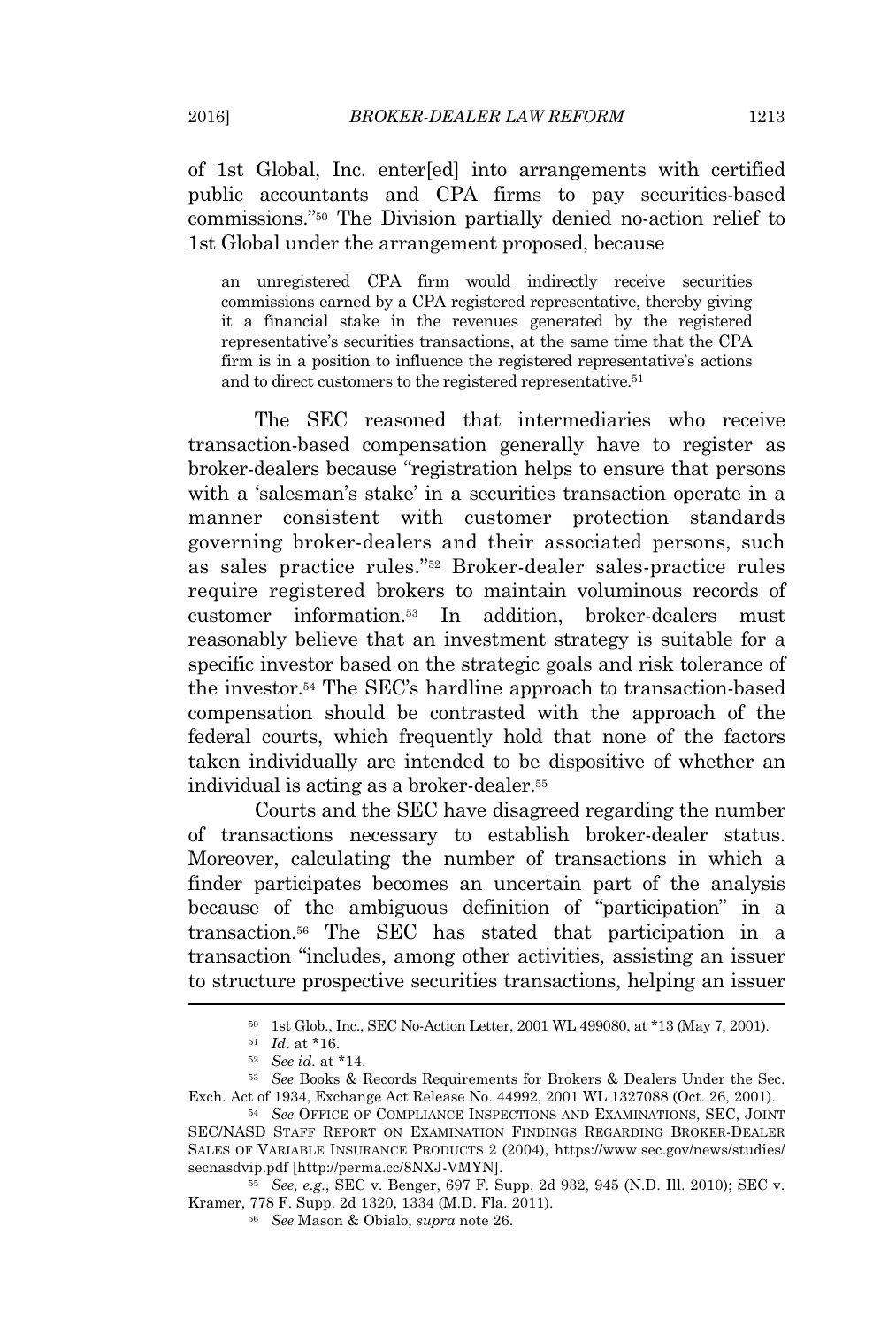to identify potential purchasers of securities, soliciting securities transactions (including advertising), and participating in the order-taking or order-routing process (for example, by taking transaction orders from customers)." <sup>57</sup> For instance, in *SEC v. Margolin*, the Court held that the SEC succeeded in demonstrating "regularity of business activity" because Margolin, a financial intermediary, had participated "in dozens of transactions for various clients." <sup>58</sup> Thus, the regularity of business activity factor is influential but not dispositive in the federal broker-dealer registration analysis.

### *B. Changes in Enforcement Policy by Congress and the SEC*

Recognizing that ambiguities in statutory intent and market realities were making it difficult for smaller issuers to find investors, and thus to raise capital, Congress and the SEC shifted their policies to facilitate smaller-issuer capital acquisition. The Jumpstart Our Business Startups Act of 2012 (JOBS Act) presented a policy change for financial intermediaries assisting issuers with transactions under Rule 506 of Regulation D.<sup>59</sup> Rule 506 permits issuers to sell securities to investors without registration, provided that issuers comply with conditions designed to maintain the private nature of the offering.<sup>60</sup> The JOBS Act permits a financial intermediary assisting with a Rule 506 offering not integrated with offerings under any other exemption to facilitate the transaction, as long as the financial intermediary does not receive transaction-based compensation.<sup>61</sup> Although a step in the right direction, the exemption for Rule 506 transactions is not broad enough to provide a suitable framework for small-business capital acquisition, especially in light of the growing use of Title III and Regulation A+ offerings to market unregistered securities to the investing public.<sup>62</sup>

<sup>57</sup> MuniAuction, Inc., SEC No-Action Letter, 2000 WL 291007, at \*1 (Mar. 13, 2000).

<sup>58</sup> SEC v. Margolin, No. 92 Civ. 6307 (PKL), 1992 WL 279735, at \*5 (S.D.N.Y. Sept. 30, 1992).

<sup>59</sup> Jumpstart Our Business Startups Act, Pub. L. No. 112-106, 126 Stat. 306 (2012).

<sup>60</sup> *See id.*

<sup>61</sup> *See id.* § 201(c)(2), 126 Stat. at 314.

<sup>62</sup> Press Release, SEC, SEC Adopts Rules to Facilitate Smaller Companies' Access to Capital (Mar. 25, 2015), http://www.sec.gov/news/pressrelease/2015-49.html [http://perma.cc/SF6F-DUTY]; Press Release, SEC, SEC Adopts Rules to Permit Crowdfunding (Oct. 30, 2015), https://www.sec.gov/news/pressrelease/2015-249.html [http://perma.cc/F3ET-4S8X]. Title III and Regulation A+ permit issuers to market securities to regular investors, frequently through the use of Internet portals.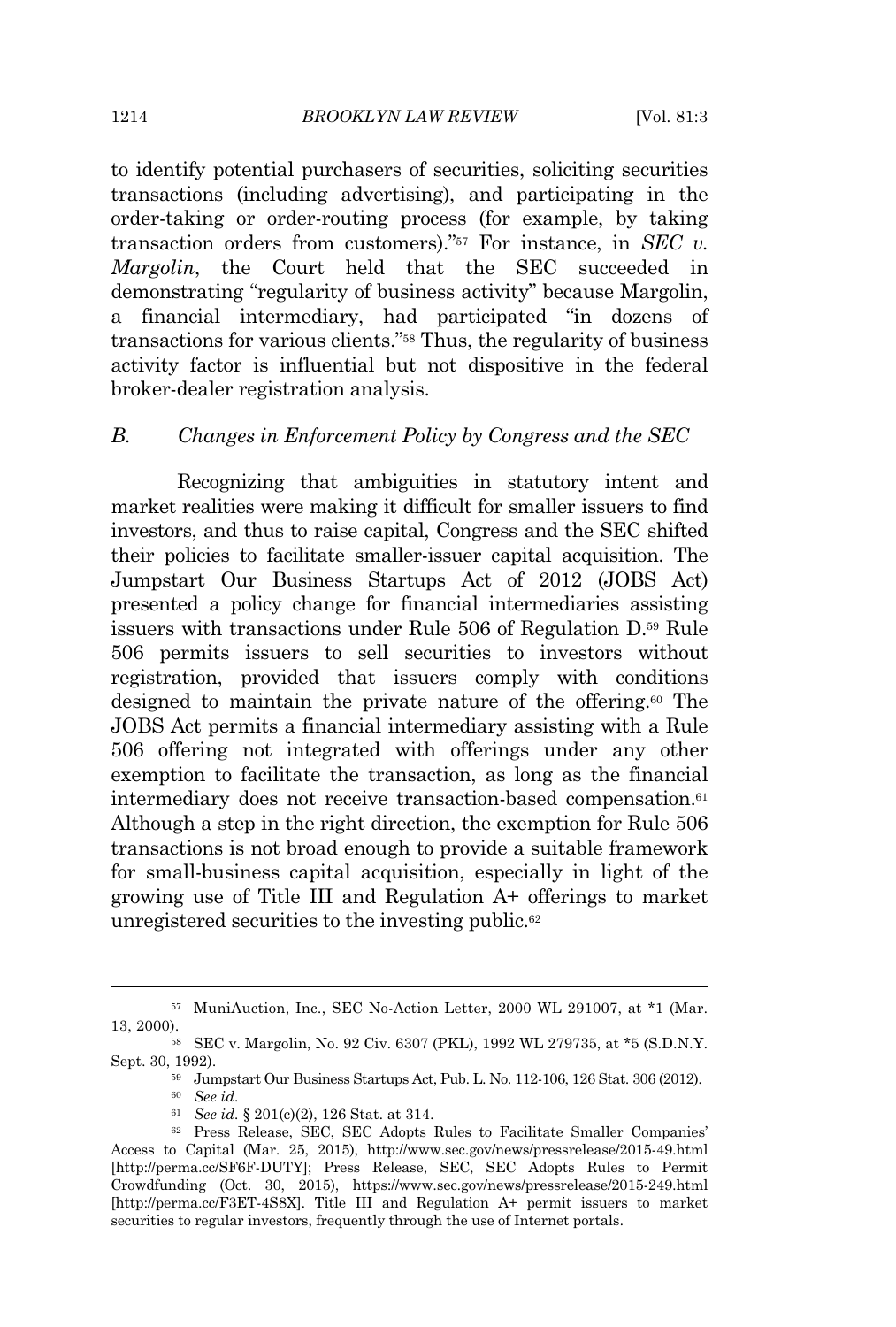On January 31, 2014, the SEC issued a no-action letter<sup>63</sup> stipulating that the SEC would not take enforcement action against a mergers and acquisitions broker (M&A broker) in connection with the transfer of a privately held company.<sup>64</sup> This action solidified the notion that financial intermediaries should not be required to register to engage in the sale of control of a small issuer. In the no-action letter, the SEC defined an "M&A broker" as a financial intermediary engaged in the business of effecting securities transactions solely with the purpose of transferring ownership and control of a privately-held company through the sale of securities.<sup>65</sup> The SEC emphasized that the buyer must actually control the company after the sale, and control may be found through the power to elect executive officers or the power to approve the annual budget.<sup>66</sup> Although it is risky to treat a no-action letter as legal precedent,<sup>67</sup> presumably, the SEC "would not recommend enforcement under Section 15(a) of the Exchange Act if an M&A broker were to effect securities transactions in connection with the transfer of ownership of a privately-held company." <sup>68</sup> There are many limits on the scope of the protection afforded to M&A brokers by this letter. Specifically, M&A brokers are prohibited from binding parties to an M&A transaction, providing financing for a transaction, handling funds or securities exchanged in connection with the transaction, organizing the groups involved in the M&A transaction, or transferring interests to a passive buyer, among other restrictions.<sup>69</sup>

The effect of the no-action letter is presumably that the SEC will not file suit against an M&A broker who engages in one or more of the following activities70:

1. Represent[ing] the buyer or seller [of securities] . . . as long as both receive disclosure and give written consent. 2. Facilitat [ing] a transaction with a buyer or buyer group that, upon completion of the transaction, will control the business. 3. Facilitat[ing] a transaction involving the purchase or sale of a privately-held company no matter its size. 4. Advertis[ing] a company for sale with information such as the description of the business, general location, and price range. 5. Advis[ing]

<sup>63</sup> *See infra* notes 81-84 and accompanying text.

<sup>64</sup> M&A Brokers, SEC No-Action Letter, 2014 WL 356983, at \*1 (Jan. 31, 2014).

<sup>65</sup> *Id.*

<sup>66</sup> *Id.*

<sup>67</sup> *See infra* notes 81-84 and accompanying text.

<sup>68</sup> *M&A Brokers*, 2014 WL 356983, at \*1.

<sup>69</sup> *See id.* at \*2-3.

<sup>70</sup> *See infra* notes 81-84 and accompanying text.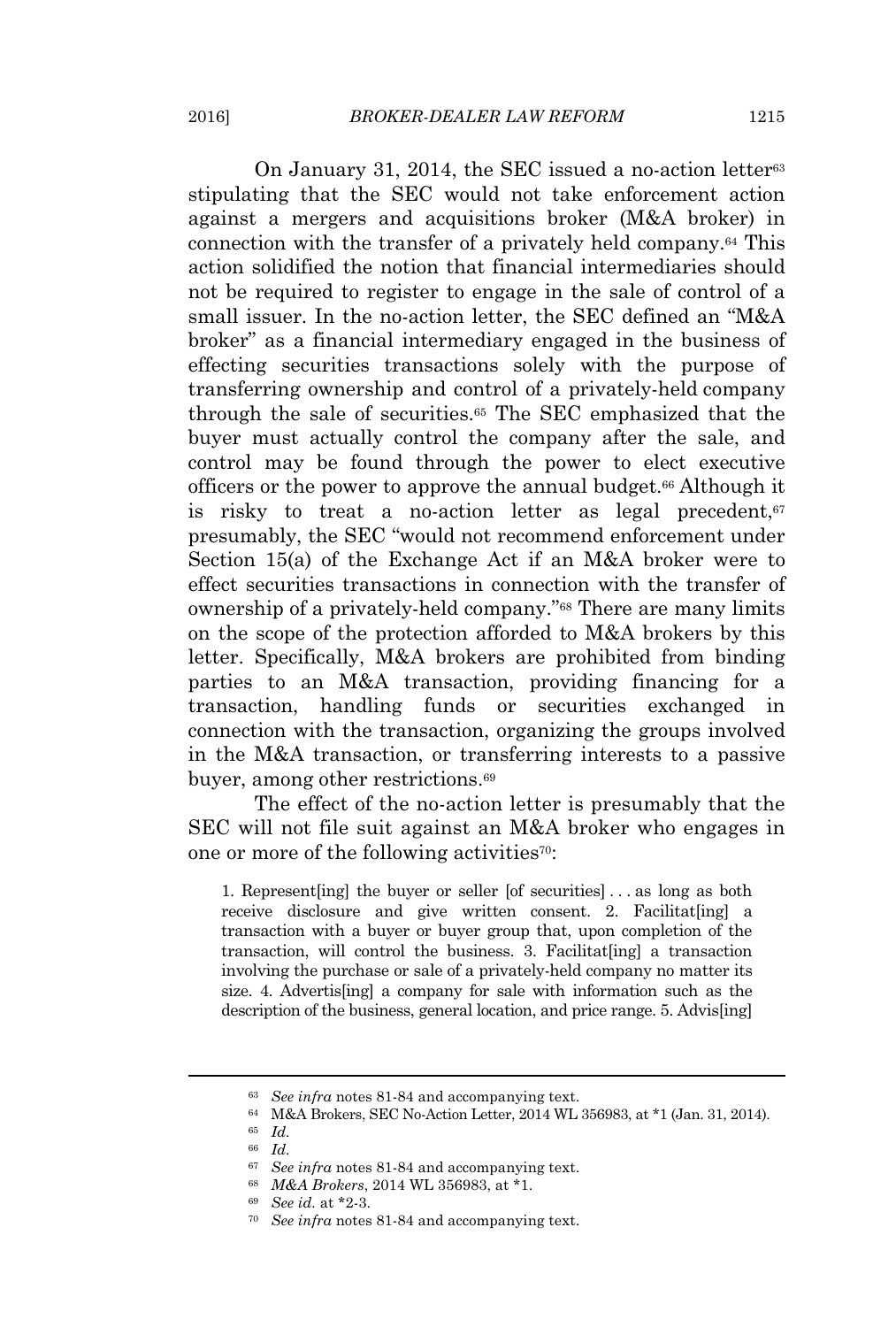the parties to issue securities or accomplish the transaction by means of securities, and assess the value of any securities sold.<sup>71</sup>

Control of the business is presumed to exist if the purchaser has the power to direct or influence the management of the acquired company.<sup>72</sup> Other conditions sufficient to find control include ownership of 25% or more of a class of voting securities, the power to sell 25% or more of a class of voting securities, or in the case of a partnership or limited liability company, the right to receive upon dissolution or contribution 25% or more of the capital.<sup>73</sup> Finally, the provisions of the letter prohibit mere figureheads; the buyer "must actively operate the . . . business with the assets of the company." <sup>74</sup> Although the M&A broker noaction letter granted some latitude to unregistered financial intermediaries, many uncertainties remain that threaten to diminish investment in early-stage companies.

In sum, the currently uncertain regulatory landscape leaves many gray areas for financial intermediaries and issuers and threatens to hinder future business investment. It is unclear how many transactions a broker may engage in without restraint before broker-dealer registration is required. There is no clear doctrine regarding the effect of a flat fee that simulates transaction-based compensation. The M&A no-action letter, by its plain language, does not apply to transactions in which a large stake of a company is sold but control is retained, leading to dissimilar outcomes in nearly identical cases. Regardless of an uncertain legal landscape, due to market demand and erratic enforcement policies from the SEC, unregistered brokers continue to facilitate smaller transactions<sup>75</sup>

## II. CURRENT REGISTRATION REQUIREMENTS STIFLE CAPITAL ACQUISITION

In light of the varying interpretations of section 78*o*(a)(1) of the 1934 Securities Exchange Act by the SEC and various federal courts, many unregistered brokers are exposed to liability, and their issuer-principals are exposed to recsissionary liability.

<sup>71</sup> Alexander Davie, *SEC Provides Exemption from Broker-Dealer Registration Requirements for M&A Brokers*, LEXISNEXIS LEGAL NEWSROOM: SEC. (Mar. 11, 2014, 2:22 PM), http://www.lexisnexis.com/legalnewsroom/securities/b/securities/archive/2014/03/11/sec -provides-exemption-from-broker-dealer-registration-requirements-for-m-amp-a-brokers. aspx [http://perma.cc/3Z26-KR79].

<sup>72</sup> *See M&A Brokers*, 2014 WL 356983, at \*2.

<sup>73</sup> *See id.*

<sup>74</sup> *See id.*

<sup>75</sup> *See* ABA Report, *supra* note 16, at 959.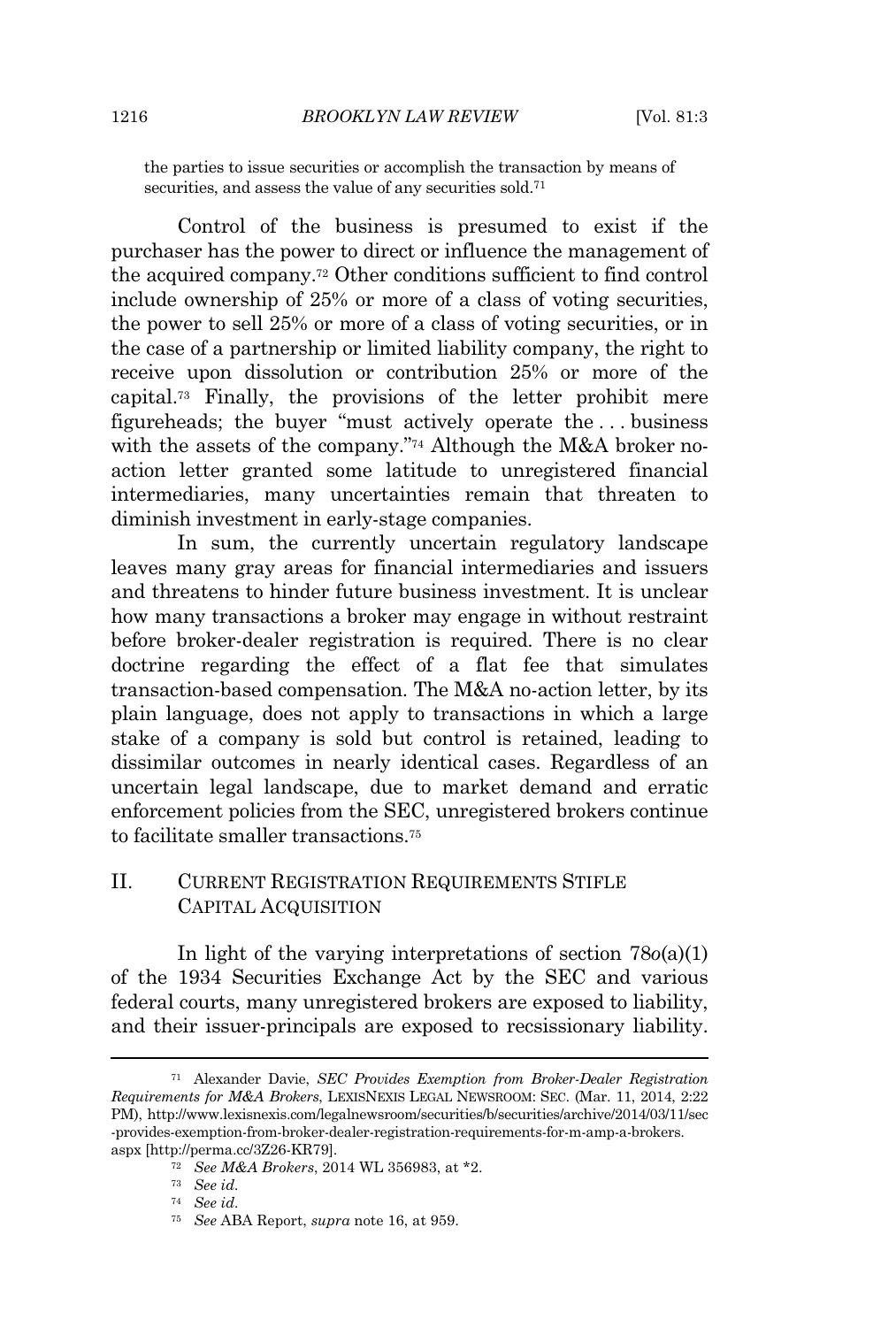The M&A broker no-action letter only applies to transactions in which the buyer is obtaining control of the business.<sup>76</sup> Thus, smaller businesses that want to raise capital without relinquishing control to an outsider remain dependent on unregistered brokers, which are in the gray zone of current regulations. Further, even if a company is willing to cede control to an outside buyer, the M&A no-action letter is insufficient to ensure that the SEC will not bring suit, because no-action letters have no binding precedential effect, and the SEC has a history of revising its interpretation of the Securities Exchange Act.<sup>77</sup> Violation of the registration requirements of the Exchange Act may bring deleterious consequences for brokers and issuers, including voiding the transaction at issue, losing registration exemption privileges, and even criminal sanctions. In addition, state securities laws<sup>78</sup> are unnecessarily duplicative and impose additional burdens on unregistered brokers who attempt to facilitate transactions for smaller businesses.<sup>79</sup>

## *A. The Implications of the M&A No-Action Letter*

The SEC's position that M&A brokers do not need to register to conduct a broad range of M&A activities or receive transaction-based compensation would seem to open up new opportunities for small-issuer financing.<sup>80</sup> The SEC letter, however, has no precedential effect, and the SEC can revoke it at any time.<sup>81</sup> No-action letters are opinions issued by the staff of the SEC, not the commissioners.<sup>82</sup> As such, no-action letters are not reviewable "orders" of an agency under the Administrative Procedure Act.<sup>83</sup> The no-action letter is nothing more than a declaration stating "we won't sue you this time for this possible infraction of the law." It has no binding effect on other parties or on the same party in subsequent transactions. In practice, many

<sup>76</sup> *See M&A Brokers*, 2014 WL 356983, at \*2-3.

<sup>77</sup> *See infra* notes 81-84 and accompanying text.

<sup>78</sup> State blue sky laws are usually modeled after the Uniform Securities Act of 2002. *See* MUTUAL FUNDS GUIDE (CCH) *¶* 2565, 2009 WL 2319599 (2009).

<sup>79</sup> *See* Rutheford B. Campbell Jr., *An Open Attack on the Nonsense of Blue Sky Regulation*, 10 J. CORP. L. 553, 553 (1985).

<sup>80</sup> *See* Davie, *supra* note 71.

<sup>81</sup> *See* Amalgamated Clothing & Textile Workers Union v. SEC, 15 F.3d 254, 257 (2d Cir. 1994).

<sup>82</sup> *See* Bd. of Trade of the City of Chi. v. SEC, 883 F.2d 525, 530 (7th Cir. 1989).

<sup>83</sup> *See id.* at 529-30.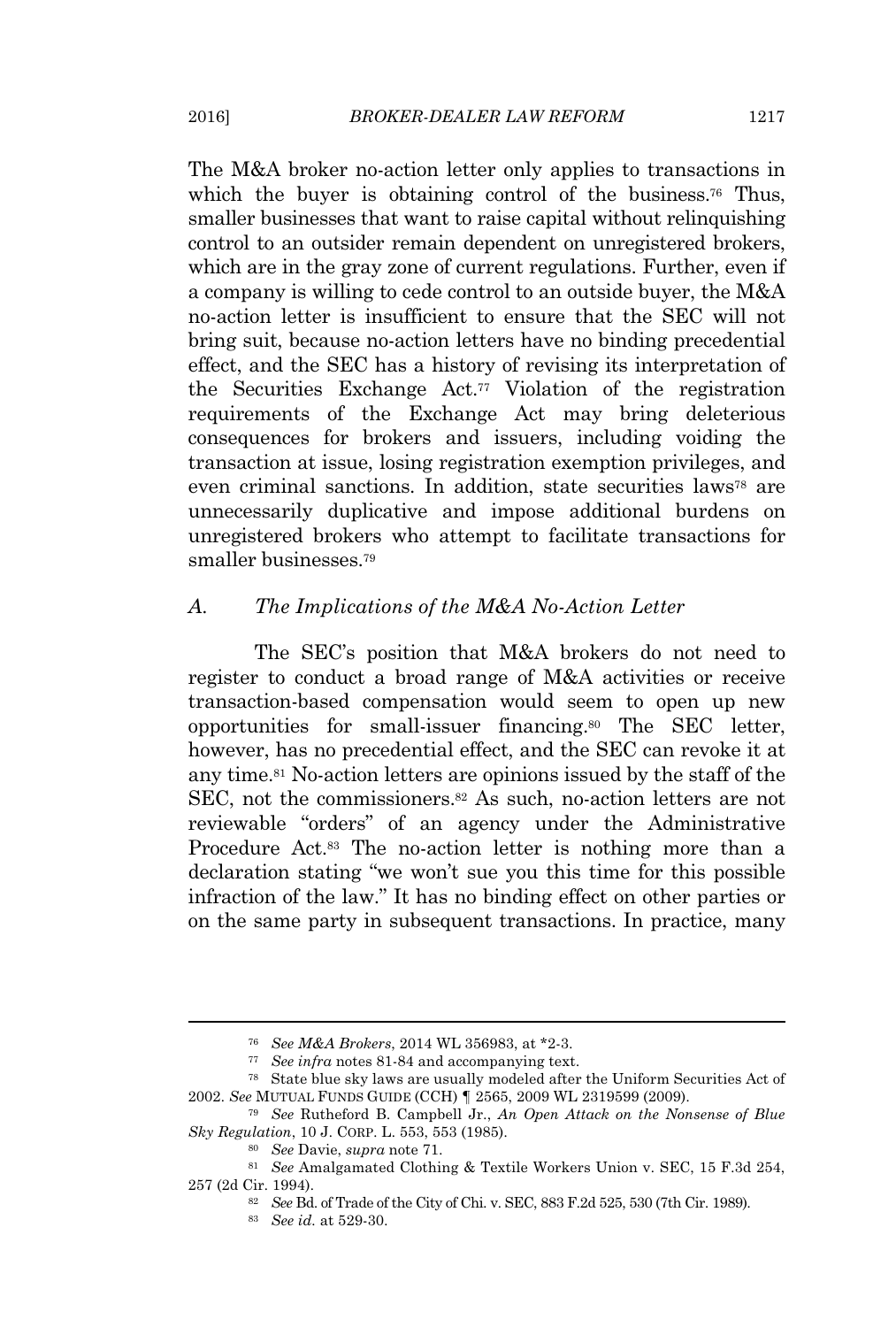attorneys do rely on no-action letters, possibly to the detriment of their clients.<sup>84</sup>

The SEC has revised its regulations with regards to broker-dealers many times in the recent past, resulting in the hindrance of small-issuer capital acquisition. The SEC held a hardline position against unregistered finders from 1993 to 2007, requiring registration if the broker was actively involved in the transaction and received transaction-based compensation.<sup>85</sup> The SEC expanded its views in subsequent no-action letters. For example, a 2008 no-action letter stated that

an intermediary who did nothing more than bring merger or acquisition-minded people or entities together and did not participate in negotiations or settlements between them probably would not be a broker in securities and not subject to the registration requirements of Section 15 of the Exchange Act; on the other hand, an intermediary who plays an integral role in negotiating and effecting mergers or acquisitions that involve transactions in securities generally would be deemed to be a broker and required to register with the Commission.<sup>86</sup>

In this letter, the SEC recognized that certain financial intermediaries may facilitate negotiations for issuers without registration, as long as they do not engage in activities that pose a significant risk to investors or issuers.

In 2009, the SEC enhanced its scrutiny of transactionbased compensation by bringing an administrative proceeding against RAM Capital Resources, LLC and its two principals.<sup>87</sup> RAM Capital and its principals had identified and solicited investors to participate in private investments in public companies without registering with the SEC as a broker-dealer.<sup>88</sup> RAM was compensated in proportion to the size of the deals and had a hand in the structure of the offerings.<sup>89</sup> The SEC imposed sanctions on

<sup>84</sup> *See* Informal Guidance Program for Small Entities, Exchange Act Release Nos. 33-7407, 34-38446, 35-26695, 39-2349, IC-22587, IA-1624, 17 C.F.R. Part 202, at n.20, 1997 WL 138947 (Mar. 27, 1997) ("The Divisions of Corporation Finance and Market Regulation specify when others may rely upon the advice in a no-action letter. The Division of Investment Management generally permits third parties to rely on no-action or interpretive letters to the extent that the third party's facts and circumstances are substantially similar to those described in the underlying request for a no-action or interpretive letter."); Donna M. Nagy, *Judicial Reliance on Regulatory Interpretations in SEC No-Action Letters: Current Problems and a Proposed Framework*, 83 CORNELL L. REV. 921, 946-47 (1998).

<sup>85</sup> Mason & Obialo, *supra* note 26 (citing Hallmark Capital Corp., SEC No-Action Letter (June 11, 2007); Wirthlin, John R., SEC No-Action Letter, 1999 WL 34898 (Jan. 19, 1999); Davenport Mgmt. Inc. et al., SEC No-Action Letter (Apr. 13, 1993)).

<sup>86</sup> *See* Goppelt, Henry C., [1973-1974 Transfer Binder] Fed. Sec. L. Rep (CCH) ¶ 79,814 (May 14, 1974).

<sup>87</sup> Ram Capital Res., LLC, Exchange Act Release No. 60149, 2009 WL 1723950 (June 19, 2009).

<sup>88</sup> *Id.*

<sup>89</sup> *Id.*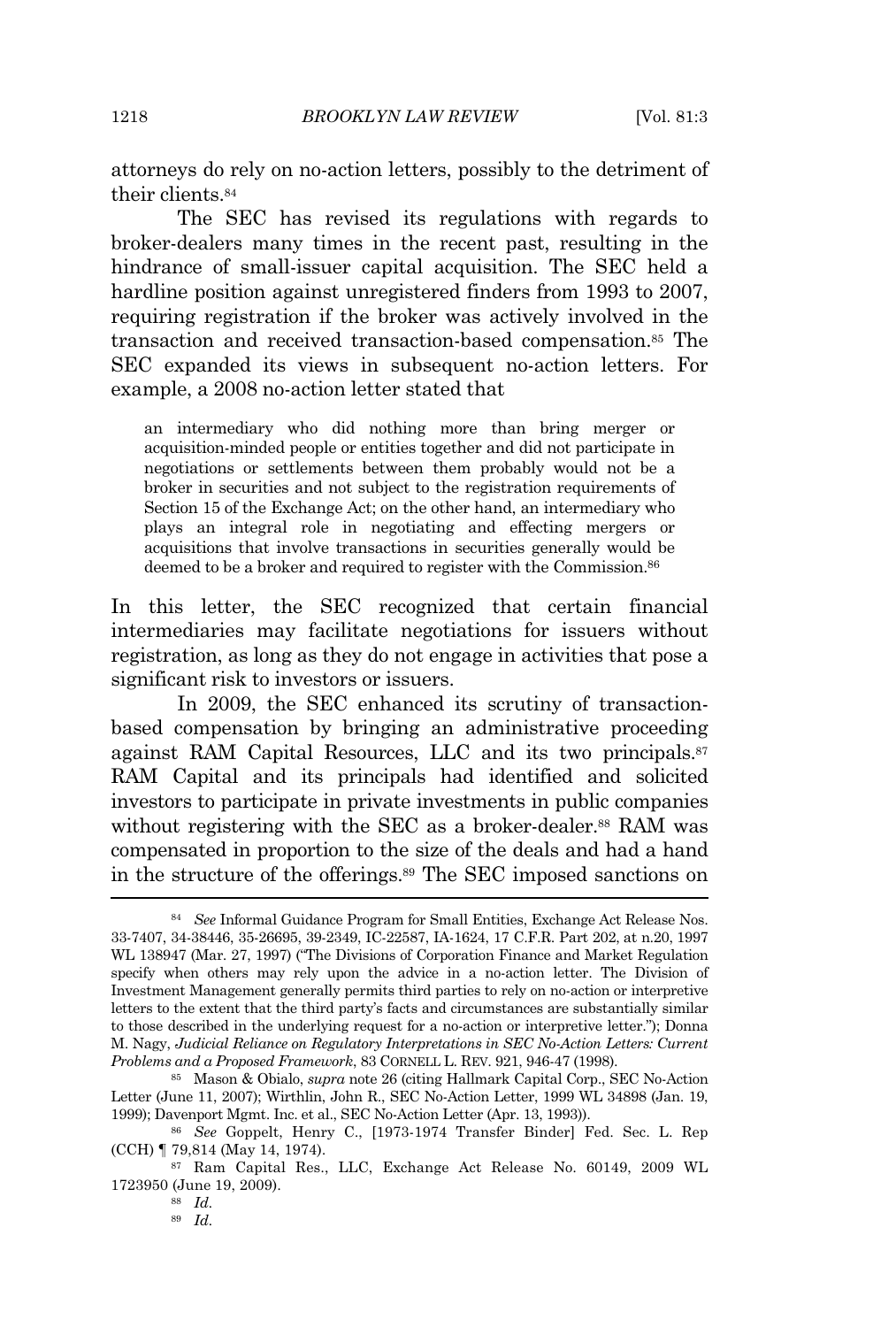RAM and its principals pursuant to section 15(a) of the Securities Exchange Act, finding that they "knew or were reckless in not knowing that Ram's compensation structure for its services required RAM to register as a broker-dealer."<sup>90</sup> By "compensation structure," the SEC was referring to the fact that RAM was paid in proportion to the monetary size of the transaction.

Similarly, in 2010, the SEC denied no-action relief to Nemzoff & Company, LLC, even though the company arguably fell within a limited exception to broker-dealer registration under section 3(e) of the Securities Exchange Act, and Nemzoff, in its role as a consultant, would not possess securities at any point during the transaction.<sup>91</sup> Section  $3(e)$  provides that charitable organizations are exempt from broker-dealer registration.<sup>92</sup> The SEC determined that "Nemzoff, as a consultant, would not be a [q]ualifying [p]erson under Section 3(e)" because Nemzoff did not preclude the possibility of receiving transaction-based compensation.<sup>93</sup> Therefore, Nemzoff's 3(e) exemption from registration was voided on the basis of transaction-based compensation. Under the provisions outlined in the 2014 M&A brokers no-action letter,<sup>94</sup> Nemzoff would likely be exempt from the registration requirement, because in its role as a consultant to the transacting parties, it would not bind the parties to the transaction, provide financing to a transaction, handle funds or securities exchanged in connection with the transaction, organize the groups involved in the M&A transaction, or transfer interests to a passive buyer.<sup>95</sup> The preceding temporal evolution of SEC policy demonstrates that the SEC does not possess a static view with regard to interpretation of the brokerdealer registration provisions. Furthermore, the M&A no-action letter is less valuable to broker-dealers than it may appear at first glance, because the SEC may revoke it at any time.

The SEC may change its policies for many reasons. The commissioners are politically appointed officials;<sup>96</sup> thus, their policies may shift as the legislative and executive branches change. Different political ideologies may favor investor

<sup>90</sup> *Id.*

<sup>91</sup> Nemzoff & Co., LLC, Denial of SEC No-Action Letter Request, 2010 WL 4914519 (Nov. 30, 2010).

<sup>92</sup> Securities Exchange Act of 1934, 15 U.S.C. § 78c(a)(4) (2012).

<sup>93</sup> *Id.*

<sup>94</sup> M&A Brokers, SEC No-Action Letter, 2014 WL 356983 (Jan. 31, 2014).

<sup>95</sup> *See id.* at \*2-3.

<sup>96</sup> *Current SEC Commissioners*, SEC, http://www.sec.gov/about/commissioner. shtml#.VK2zASvF\_g0 [http://perma.cc/VRW2-WXJU] (last visited May 30, 2016).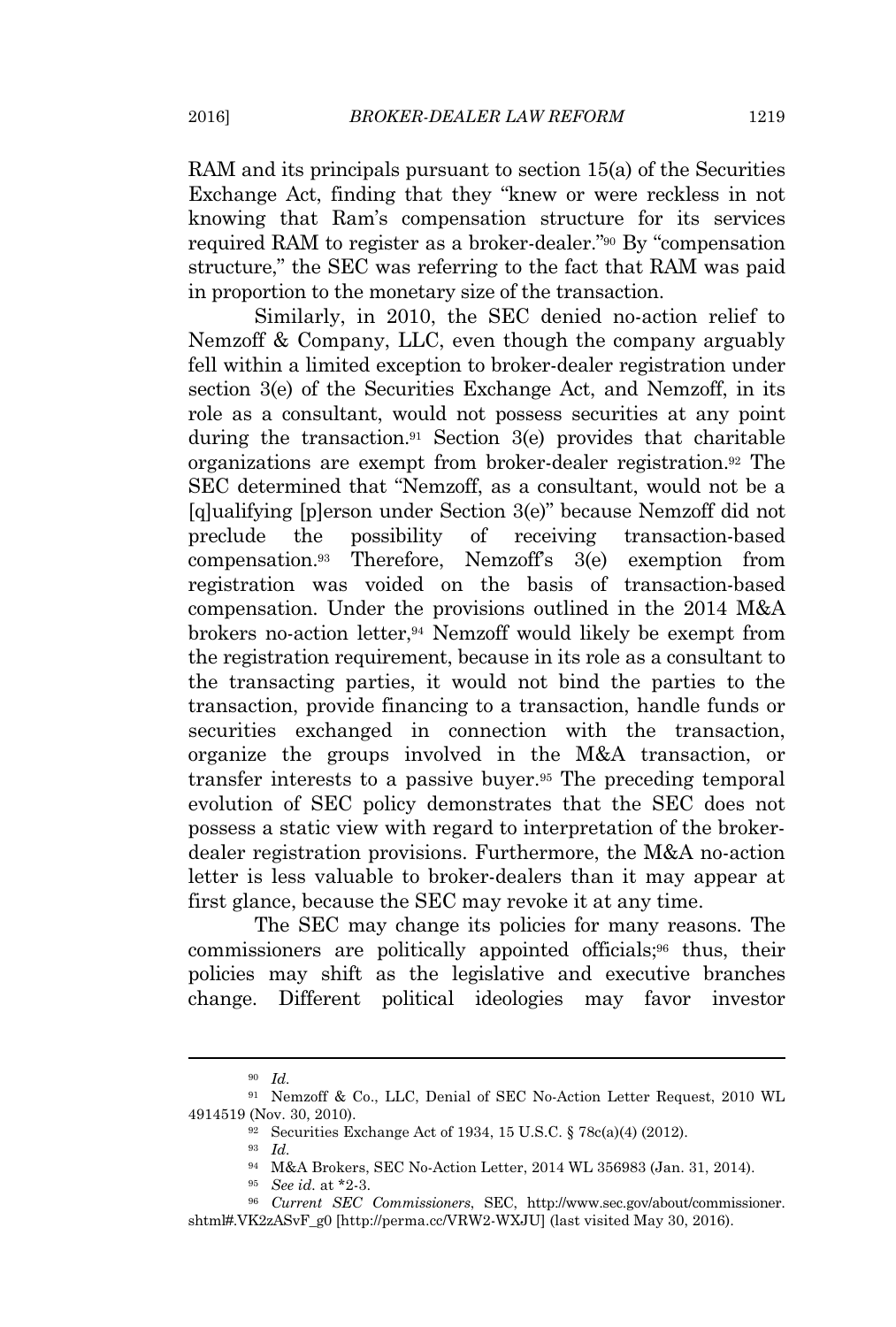protection over the regulation of brokerage activities.<sup>97</sup> But stability and growth in the economy require definitive capital acquisition regulations that persevere through political changeover. This can be achieved more effectively through a comprehensive legislative solution.

Although the M&A no-action letter represents a favorable change in SEC enforcement policy towards unregistered brokers who transfer control of a company, it has no impact on brokers who effect transfers of less than full control. It is not in the business plan of many small businesses to cede control, especially early in the venture. Many entrepreneurs would rather sell their business concept instead of accepting loss of control over the evolution of the company.<sup>98</sup> If the owner sells the idea, the owner will realize a definite economic return; however, if the owner sells control of the company, the owner cannot be sure that new management will successfully market and develop the idea or product.<sup>99</sup> Thus, although the M&A no-action letter shows that the SEC is cognizant of the realities of the private equity market, the current broker-dealer rules are insufficient to ameliorate the difficulties presented to small businesses seeking capital. More robust changes in regulation are necessary in order to allow unregistered financial intermediaries to effect transactions without transferring control of the business.

## *B. Consequences of Violating Broker-Dealer Registration Requirements*

If the SEC chooses to categorize an unregistered broker as a broker-dealer under the 1934 Act, the unregistered broker will be unable to legally collect unpaid fees from principals.<sup>100</sup> Section 78cc(b) of the Exchange Act renders void sales of securities made in violation of the Exchange Act. Therefore, any investor that purchases securities from an unregistered financial intermediary acting as a broker-dealer may have the right to void the transaction and claim that the funds used to purchase the securities must be returned.<sup>101</sup> Furthermore, if a company uses an

<sup>97</sup> *See generally* Lucian A. Bebchuk & Zvika Neeman, *Investor Protection and Interest Group Politics*, 23 REV. FIN. STUD. 939 (2010) (arguing that political forces directly affect levels of investor protection).

<sup>98</sup> James S. Mofsky, *Blue Sky Restrictions on New Business Promotions*, 1969 DUKE L.J*.* 273, 282 (1969).

<sup>99</sup> *See id.*

<sup>100</sup> Securities Exchange Act of 1934, 15 U.S.C. § 78cc(b) (2012); Martino & Canales, *supra* note 27.

<sup>101</sup> *See* 15 U.S.C. § 78cc; Martino & Canales, *supra* note 27.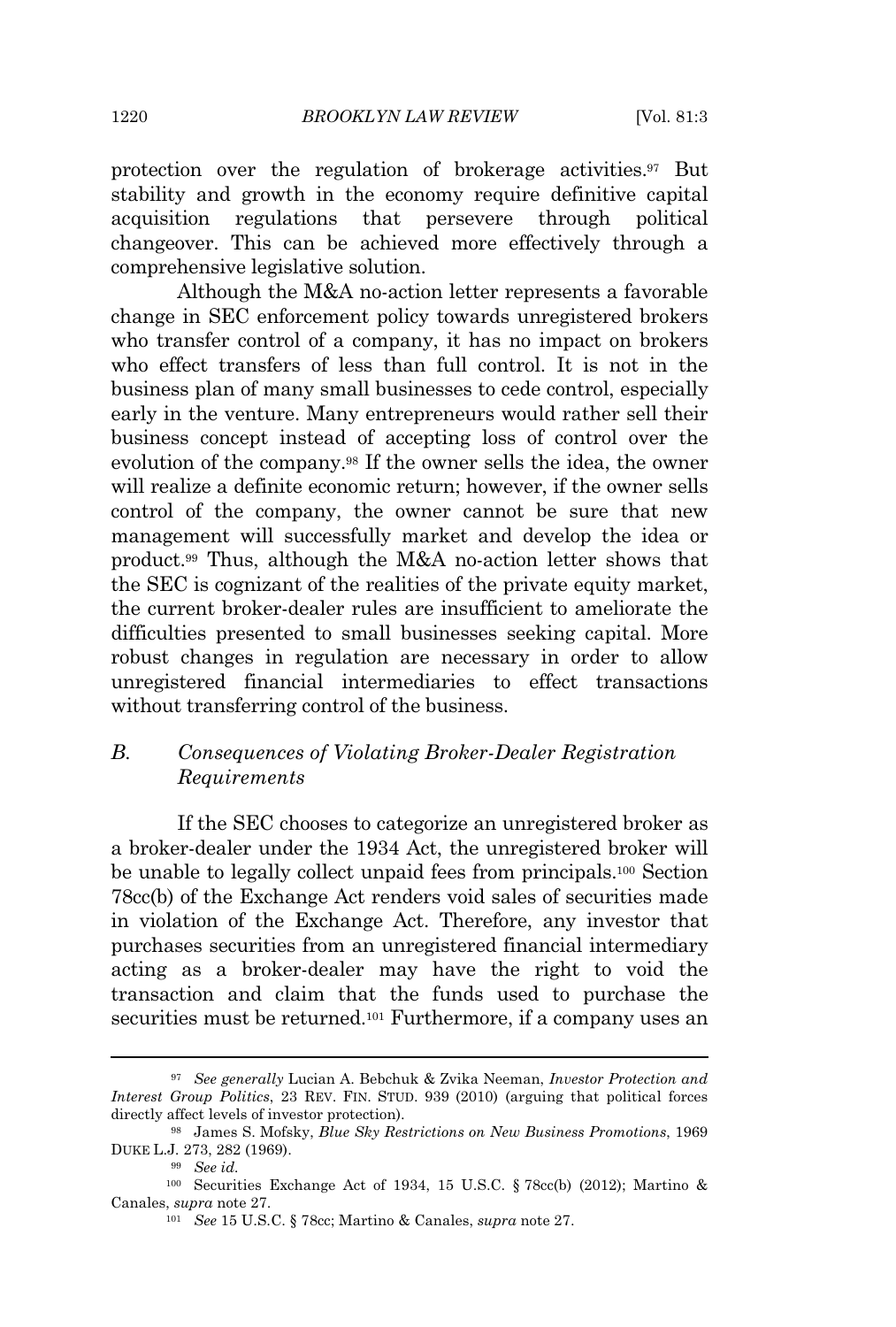unregistered broker, the company stands to lose its exemption from the registration requirements of the Securities Act of 1933.<sup>102</sup> It may lose an important avenue for raising capital because the SEC may restrict the company from engaging in private placement offerings.<sup>103</sup> This consequence is significant because most small-issuer offerings rely on SEC exemptions, as smaller issuers cannot yet afford a fully registered offering. The SEC can seek an injunction against "the finder activities, issue a ceaseand-desist order following notice and a hearing," and in an unlikely state of affairs, "refer the matter to the government for criminal prosecution." <sup>104</sup> The SEC can also impose civil penalties and require accounting and disgorgement.<sup>105</sup>

One of the consequences for small businesses that engage unregistered brokers is the possibility that transactions may be rescinded if the SEC determines that the broker should have been registered prior to facilitating the transaction.<sup>106</sup> The rescission of a securities transaction can lead to the financial ruin of small businesses. In 2012, Neogenix Oncology, Inc. filed for Chapter 11 Bankruptcy because the SEC found that securities transactions assisted by unregistered financial intermediaries were voidable, and the company was unable to continue raising capital.<sup>107</sup> As a

<sup>104</sup> Martino & Canales, *supra* note 27; Securities Exchange Act of 1934, 15 U.S.C. § 78u-3 (2012).

<sup>106</sup> The Securities Exchange Act provides in pertinent part that

[e]very contract made in violation of any provision of this title or of any rule or regulation thereunder, and every contract (including any contract for listing a security on an exchange) heretofore or hereafter made, the performance of which involves the violation of, or the continuance of any relationship or practice in violation of, any provision of this title or any rule or regulation thereunder, shall be void (1) as regards the rights of any person who, in violation of any such provision, rule, or regulation, shall have made or engaged in the performance of any such contract, and (2) as regards the rights of any person who, not being a party to such contract, shall have acquired any right thereunder with actual knowledge of the facts by reason of which the making or performance of such contract was in violation of any such provision, rule or regulation . . . .

#### *Id.* § 78cc(b).

<sup>107</sup> *See* Neogenix Letter, *supra* note 2; *see also* Alexander J. Davie, *Neogenix Oncology: A Good Case Study on Securities Law (Non)Compliance by a High Growth Company—Part 1: How It All Happened*, STRICTLY BUS. (Oct. 5, 2012), http://www.strictlybusinesslawblog.com/2012/10/05/neogenix-oncology-a-good-case-studyon-securities-law-noncompliance-by-a-high-growth-company-part-1-how-it-all-happened/

<sup>102</sup> For example, in a Regulation D transaction, an issuer may be liable for the general solicitation conducted by an unregistered broker, leading to loss of the exemption and liability for the sale of unregistered securities. *See* 15 U.S.C. § 77d(a)(2) (exempting offerings by an issuer "not involving any public offering"); SEC Regulation D, 17 C.F.R. § 230.502(c) (2013) (prohibiting public advertising and general solicitation to investors in all Regulation D transactions, except for transactions under Rule 504 or 506(c)).

<sup>103</sup> *See, e.g.*, 17 C.F.R. § 230.506(d) (2013) (prohibiting "bad actor[s]" from engaging in Regulation D exempt offerings); Martino & Canales, *supra* note 27.

<sup>105</sup> 15 U.S.C. § 78u-2(a)-(e).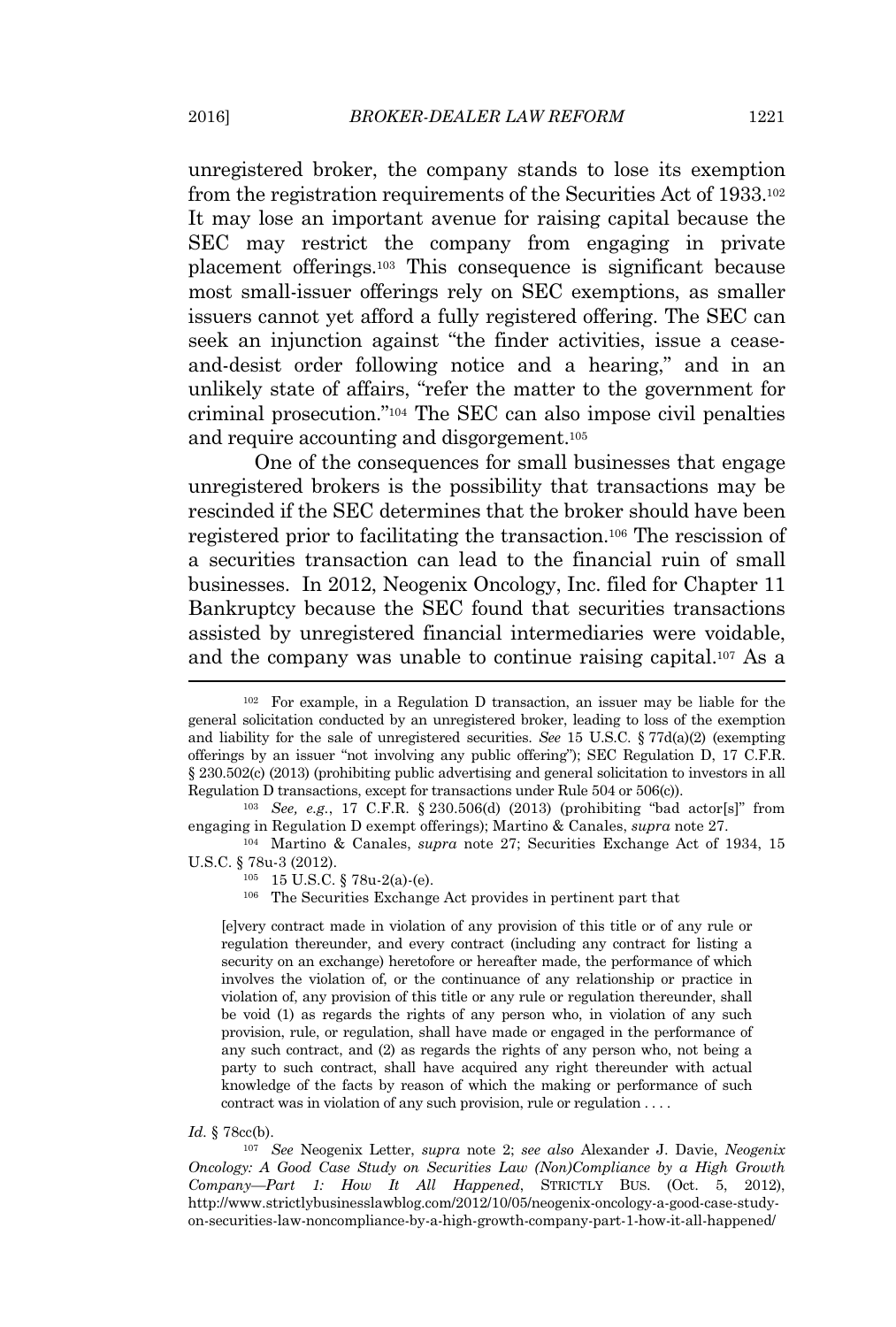result, Neogenix was forced to sell all of its assets to a single bidder, effectively dissolving the company. A legislative solution is necessary to remedy this defect in the rules governing financial intermediaries in order to allow small businesses to efficiently and effectively raise capital.

#### *C. State Blue Sky Laws*

Even though the M&A brokers no-action letter provides limited relief to M&A brokers from federal enforcement of registration laws, states continue to impose registration requirements on unregistered financial intermediaries.<sup>108</sup> State securities laws, often coined "blue sky laws,"<sup>109</sup> impose expensive and cumbersome registration requirements on intermediaries who are not registered with the federal government. Blue sky laws are not preempted by federal law as it now stands.<sup>110</sup> Blue sky laws have been enacted in virtually every state, and while they differ in their details, their overriding purpose is to protect investors from fraud and market manipulation.<sup>111</sup>

State blue sky laws are modeled on the Uniform Securities Act of 2002, the goal of which was to standardize state securities laws.<sup>112</sup> Blue sky laws generally require registration of securities offerings and financial intermediaries for the purpose of protecting investors.<sup>113</sup> One advantage of having a uniform act is that courts can defer to the interpretations of courts in other states on unresolved questions of law.<sup>114</sup> The California Act, for

<sup>110</sup> *See* Campbell, *supra* note 79, at 567.

<sup>111</sup> *See* Rogers, *supra* note 108.

<sup>[</sup>http://perma.cc/Q83A-Z6W6] ("These 'finders' fees' were payments Neogenix made to third parties for their role in raising over \$30 million in capital for Neogenix.").

<sup>108</sup> *See* B. Rogers, *Blue Sky Laws*, 87 A.L.R. 42 (1933).

<sup>109</sup> While the exact origin of the name is unclear, the first known use was by Justice McKenna in *Hall vs. Geiger-Jones Co.*, 242 U.S. 539, 550-51 (1917) ("The name that is given to the law indicates the evil at which it is aimed; that is, to use the language of a cited case, 'speculative schemes which have no more basis than so many feet of "blue sky"'; or, as stated by counsel in another case, 'to stop the sale of stock in fly-by-night concerns, visionary oil wells, distant gold mines and other like fraudulent exploitations.' Even if the descriptions be regarded as rhetorical, the existence of evil is indicated, and a belief of its detriment; and we shall not pause to do more than state that the prevention of deception is within the competency of government and that the appreciation of the consequences of it is not open for our review." (quoting Trading Stamp Cases, 240 U.S. 342, 391 (1916))).

<sup>112</sup> *See* CCH MUTUAL FUNDS GUIDE, *supra* note 78; *see also* Adam J. Gana & Michael Villacres, *Blue Skies for America in the Securities Industry . . . Except for New York: New York's Martin Act and the Private Right of Action*, 19 FORDHAM J. CORP. & FIN. L. 587, 590-91 (2014).

<sup>113</sup> *See, e.g.*, Gill Printing Co. v. Goodman, 139 So. 250, 254 (1932) ("The registration of stock for sale under the Blue Sky Law is not a revenue measure, but is a regulation to protect the investing public.").

<sup>114</sup> Gana & Villacres, *supra* note 112, at 591.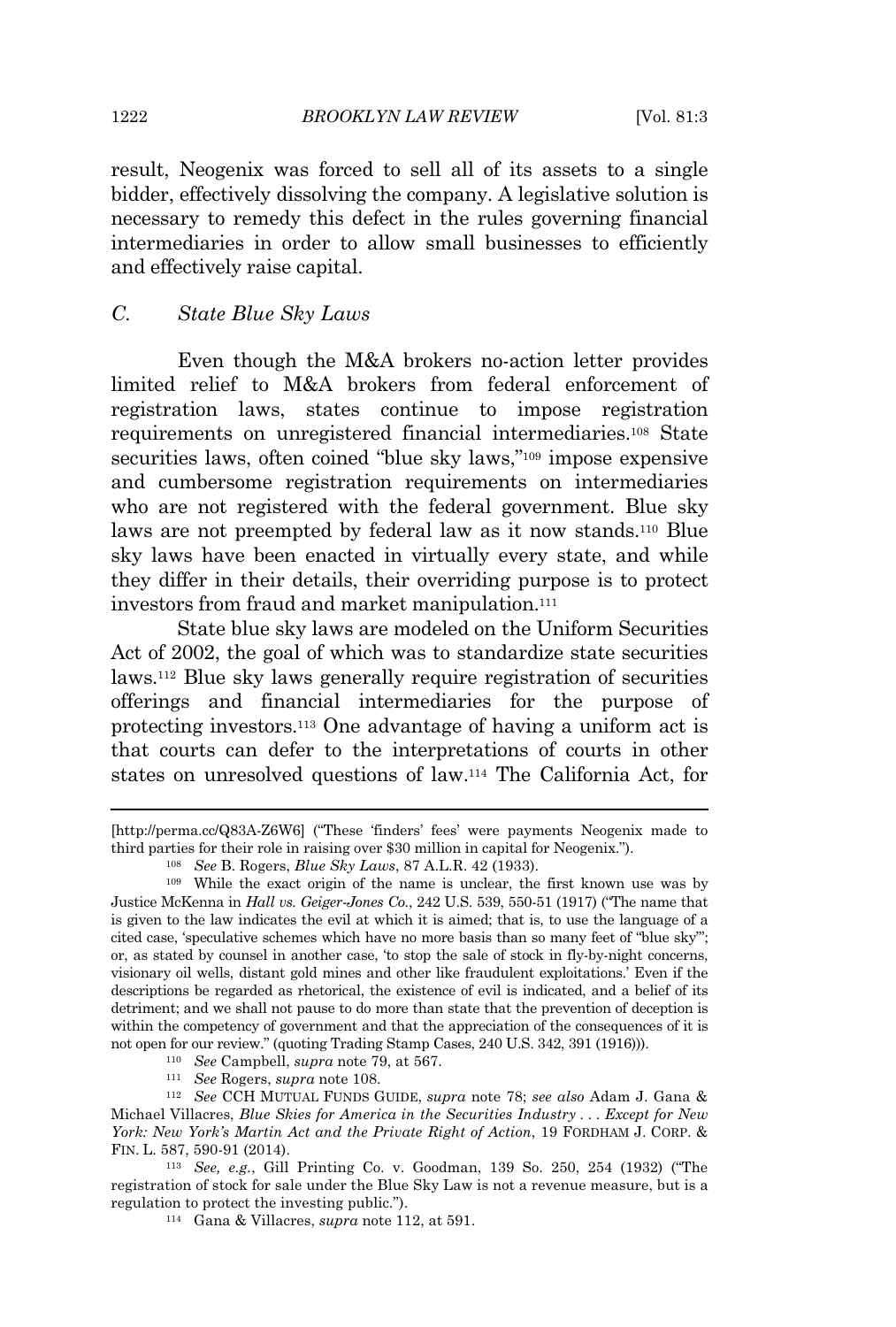instance, defines a "broker" as any person who effects "transactions in securities . . . for the account of others or for his own account." <sup>115</sup> Blue sky laws require most sellers of securities to obtain a license.<sup>116</sup> A license is granted pursuant to an inquiry into the applicant and the nature of the securities that the applicant plans to sell.<sup>117</sup> Since state blue sky laws share with federal law a common purpose of full disclosure and investor protection, there are overlapping regulations. Such regulations are unnecessary and detrimental to the efficient functioning of securities markets because registrants must pay registration fees and comply with separate disclosure requirements at both the federal and state levels, thereby dissuading registered broker-dealers from participating in smaller transactions. Although many assert that state securities laws are an outgrowth of efforts to prevent fraud and manipulation, others argue that the statutes were passed in large part due to special interest lobbying.<sup>118</sup>

In recognition of the significant impediment that blue sky laws pose to early-stage capital acquisition, the North American Securities Administrators Association (NASAA)<sup>119</sup> has submitted for comment a uniform state model rule regarding the exemption of certain M&A brokers from registration as broker-dealers.<sup>120</sup> The model rule mirrors the provisions of the M&A brokers noaction letter<sup>121</sup> and exempts financial intermediaries from state registration as long as they limit their activities to the transfer of control of a privately held company without possessing securities or funds at any point in the process.<sup>122</sup>

Like the SEC, most states currently do not recognize the difference between a finder and a broker-dealer. Michigan is the only state that allows separate registration for finders.<sup>123</sup> Michigan requires unregistered broker-dealers to register as

<sup>115</sup> CAL. CORP. CODE § 25004 (West 2005).

<sup>116</sup> Rogers, *supra* note 108.

<sup>117</sup> *Id.*

<sup>118</sup> Jonathan R. Macey & Geoffrey P. Miller, *Origin of the Blue Sky Laws*, 70 TEX. L. REV. 347, 348-51 (1991).

<sup>119</sup> The NASAA is an organization dedicated to promulgating uniform securities laws, protecting investors, and guiding SEC and SRO rulemaking processes. *See About Us*, NASAA, http://www.nasaa.org/about-us/ [http://perma.cc/T337-V63Y] (last visited May 30, 2016).

<sup>120</sup> *See* NASAA, NASAA MODEL RULE EXEMPTING CERTAIN MERGER AND ACQUISITION BROKERS FROM STATE REGISTRATION (2015), http://www.nasaa.org/wpcontent/uploads/2015/04/Second-Request-for-Comments-MA-Broker-Model-Rule-FINAL.pdf [http://perma.cc/GSM6-GYHY] [hereinafter NASAA MODEL RULE].

<sup>121</sup> *See* M&A Brokers, SEC No-Action Letter, 2014 WL 356983, at \*2-3 (Jan. 31, 2014).

<sup>122</sup> *See* NASAA MODEL RULE, *supra* note 120, at 2.

<sup>123</sup> *See* Michigan Uniform Securities Act, 2008 Mich. Pub. Acts 247.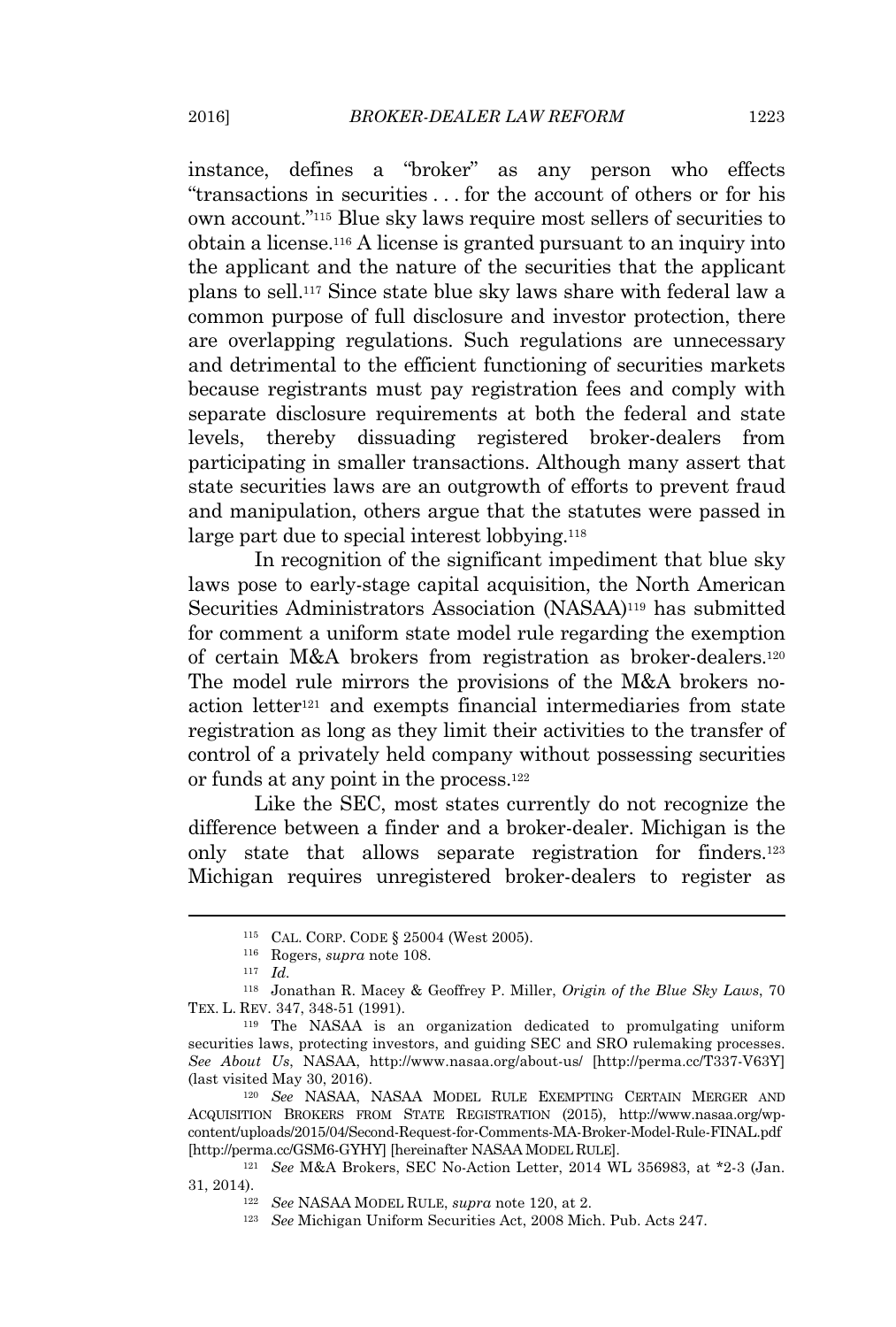investment advisers.<sup>124</sup> The statute allows these finders, registered as investment advisers, to perform tasks typical of intermediary brokers, including the introduction of issuers to investors and the delivery of offering materials.<sup>125</sup>

Blue sky laws can prohibitively restrict entrepreneurial activities, resulting in the sale or abandonment of existing small businesses, rather than development and growth.<sup>126</sup>

Six state statutes contain voidability provisions, all of which specifically give a right of rescission to the buyer. Four states make any sale made in violation of any provision of the Blue Sky statutes voidable. "Arizona limits its voidability provision to the sale of unregistered securities, transactions by unregistered dealers, or specified fraudulent practices; Florida and Illinois extend rescission to violation of the securities dealer, associated person, and investment adviser registration provisions." 127

California provides rescission rights, attorneys' fees, and damages to persons who transact with an unregistered brokerdealer.<sup>128</sup> Although individual states' blue sky laws vary widely, generally the registration requirements are redundant against the backdrop of federal securities regulation, and they inhibit small business growth while simultaneously affording minimum additional protections to investors.

### *D. Consequences of the Current Regulatory Framework*

Brokerage firms are willing to provide registered brokerdealers for larger transactions but are wary of smaller deals because of "self-imposed thresholds." <sup>129</sup> Registered broker-dealers are averse to dealing with smaller issuers for many reasons, including the fact that compliance costs for small and large transactions are often the same, and the cost of transacting for smaller issuers is likely greater than for larger issuers because larger issuers are more experienced with such transactions.<sup>130</sup> Additionally, the SEC frequently changes its standards regarding broker-dealer registration, as it is not precedentially bound by its no-action letters. This creates unpredictability for registered

<sup>124</sup> *See id.*

<sup>125</sup> *See id.*

<sup>126</sup> *See* Mofsky, *supra* note 98, at 283-90.

<sup>127</sup> ABA Report, *supra* note 16, at 1004-05 (footnotes omitted) (quoting LOUIS LOSS & JOEL SELIGMAN, SECURITIES REGULATION 11-B-4 (3d ed., 2001)).

<sup>128</sup> *See* CAL. CORP. CODE § 25501.5 (West 2015).

<sup>129</sup> ABA Report, *supra* note 16, at 968.

<sup>130</sup> *Id.* at 968-69.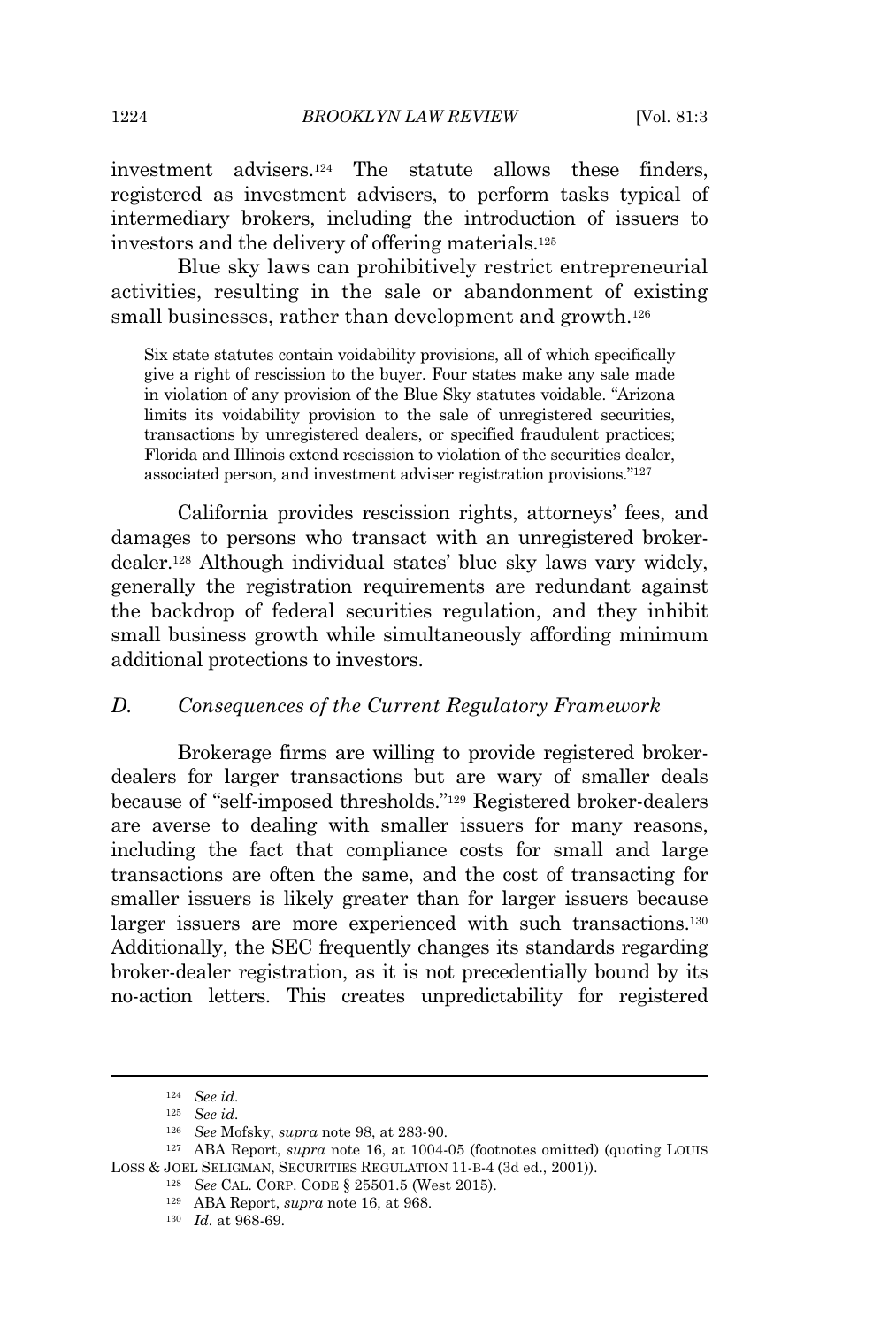broker-dealers and increases transaction costs.<sup>131</sup> The multibilliondollar private equity industry cannot depend on uncertain doctrine. The consequences of violating broker-dealer registration requirements are dire and can lead to the dissolution or bankruptcy of a business, as demonstrated by the Neogenix case.<sup>132</sup> Blue sky laws add further complications, creating an overlapping layer of regulation that stifles capital acquisition, especially for smaller issuers.

Congress has yet to respond to the problems created by the lack of a cohesive legal framework to regulate brokers' actual practices. The law is asynchronous with current capital-raising practices because small businesses across the United States utilize unregistered brokers to facilitate private transactions of equity securities.<sup>133</sup> Although the SEC has declined to prosecute in some cases due to its recognition that unregistered financial intermediaries are a necessary tool for small-issuer capital acquisition, a literal reading of the Act reveals that these unregistered brokers are technically in violation of both federal law and many state laws.<sup>134</sup>

Registration as a broker-dealer is disproportionately expensive in comparison to the expected gain for brokers who facilitate sales of securities for early-stage businesses. The application fee for NASD membership for a broker-dealer is \$3,000, consultants will charge \$5,000 for aid with the application process, and experienced legal counsel is usually expensive.<sup>135</sup> The initial legal, compliance, and accounting costs of NASD membership often exceed \$150,000, and annual maintenance costs range between \$75,000 and \$100,000 per year.<sup>136</sup> Cost, however, is only one of the disproportionate aspects of the current regulatory framework. The current application for broker-dealer

<sup>131</sup> *See* Amalgamated Clothing & Textile Workers Union v. SEC, 15 F.3d 254, 257 (2d Cir. 1994); *see also supra* notes 81-84 and accompanying text.

<sup>132</sup> See discussion of *Neogenix Oncology*, *supra* notes 1-7 and accompanying text.

<sup>133</sup> *See* ABA Report, *supra* note 16, at 970 (referring to anecdotal evidence of unregistered broker-dealer activity from a "large number of attorneys").

<sup>134</sup> *See id.* at 960 ("Notwithstanding the various labels, and despite the fact that a great number of the brokers, funded businesses, and even sometimes their attorneys, do not realize that they are operating in violation of securities laws; simply put, they are unlicensed securities brokers whose fee contracts are unenforceable and whose activities are, in fact, illegal.").

<sup>135</sup> ABA Report, *supra* note 16, at 1011; *see also Compliance Guide*, *supra* note 15 ("Most 'brokers' and 'dealers' must register with the SEC and join a 'self-regulatory organization,' or SRO.").

<sup>136</sup> ABA Business Law Section, Comment Letter on FINRA Regulatory Notice 14-09 Proposing Rules for Limited Corporate Financing Brokers (May 21, 2014), https://www.finra.org/sites/default/files/NoticeComment/p512735.pdf [http://perma.cc/ JK6X-LL2L].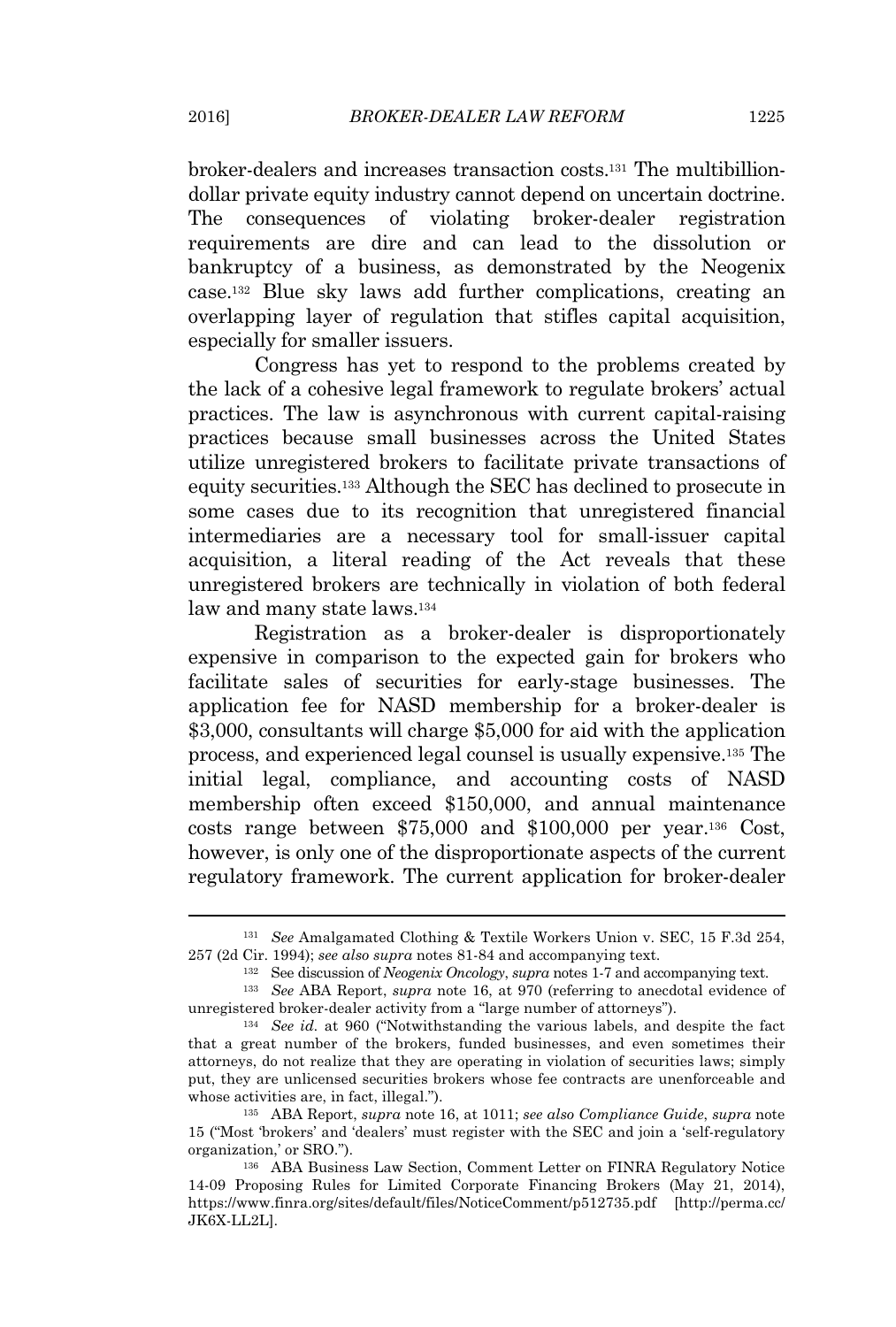registration is needlessly complex for small-issuer transactions.<sup>137</sup> The educational requirements for broker-dealer registration are misaligned with the reality of small-issuer intermediary broker practice.<sup>138</sup> These arduous registration and "compliance requirements effectively limit the [registered] broker to large transactions that yield a substantial return." <sup>139</sup> Since the functions that many brokers perform are limited to introductions, buyer formation, and facilitation of negotiations, the current regulations imposing stringent recordkeeping and financial responsibility requirements are unnecessary to ensure that investors are protected.<sup>140</sup>

## III. A PROPOSED LEGISLATIVE SOLUTION

A legislative solution is needed to ameliorate the lack of synchronization between the actual practices of intermediary brokers and the law as it now stands. First, Congress should codify the provisions of the M&A broker no-action letter<sup>141</sup> pertaining to the sale of control of companies in order to protect issuers and brokers who transfer control of privately held corporations from a change in SEC enforcement policies. Second, Congress should amend the Securities Exchange Act to create a separate class of registered broker-dealers (intermediary brokers) who may assist early-stage issuers with capital acquisition. Under this regulatory framework, intermediary brokers should be permitted to engage in a limited range of activities without risking reprisal from the SEC, including (1) receiving transactionbased compensation, (2) introducing potential investors to potential issuers, (3) engaging investors in private placement offers, and (4) initiating negotiations between parties, even if the issuer does not plan to cede control of the company. This proposed legislation would further contribute to the growth of the U.S. economy by providing smaller businesses with a more equitable route to capital acquisition.

<sup>137</sup> *See* ABA Report, *supra* note 16, at 1010 ("The present broker-dealer registration system, and especially the NASD membership application process, are disproportionately complex for someone acting only as a 'finder' or one who is locating companies as potential merger candidates.").

<sup>138</sup> *See id.* at 1011-12 (discussing the various types of preregistration examinations that broker-dealers are required to pass, and suggesting a new set of examinations to cover topics more congruent to intermediary brokers' actual practices).

<sup>139</sup> Samuel Hagreen, Note, *The JOBS Act: Exempting Internet Portals from the Definition of Broker-Dealer*, 90 DENVER U. L. REV. ONLINE 73, 75 (2013).

<sup>140</sup> *See* 17 C.F.R. § 240.17a-3 to -5, -11 (2013).

<sup>141</sup> M&A Brokers, SEC No-Action Letter, 2014 WL 356983 (Jan. 31, 2014).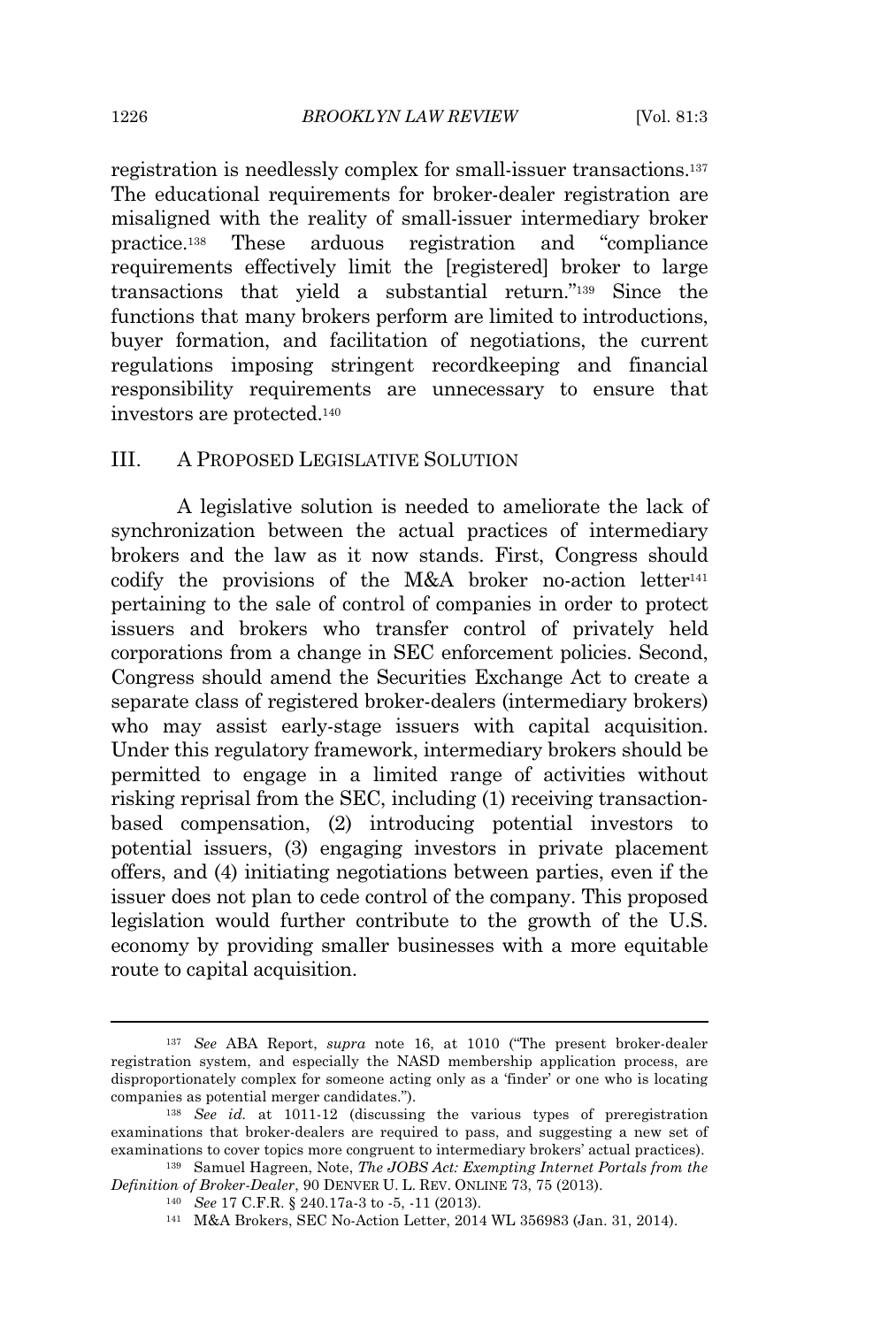### *A. Policy Considerations*

Congress has already enacted statutes that aim to achieve the same goal as the statute proposed in this note. The JOBS Act,<sup>142</sup> which Congress passed in 2012, was calculated to remove the legal barriers preventing startup businesses from advertising to investors and selling securities on the public market.<sup>143</sup> The JOBS Act removed such barriers by lessening restrictions on emerging-growth companies, allowing companies to raise capital over the Internet from ordinary investors, and revising archaic SEC regulations.<sup>144</sup> The Act allows smaller issuers to sell securities to the public and in ways previously limited to larger issuers through registered offerings.<sup>145</sup> Further, the Act permits crowdfunding, a process in which ordinary investors can invest in early-stage companies through online crowdfunding portals.<sup>146</sup> In addition, Title II of the JOBS Act specifically exempted online crowdfunding portals from broker-dealer registration.<sup>147</sup> This exemption was motivated by the perceived need for increased public access to investment opportunities and small-issuer access to capital.<sup>148</sup>

The limited exemption to broker-dealer registration for Title II transactions recognized that the current regulatory scheme actually hinders the financing of small issuers more than it protects investors.<sup>149</sup> The exemption was adopted nearly unanimously, as its provisions were recognized to benefit earlystage businesses and reduce significant costs to investors.<sup>150</sup> The JOBS Act demonstrates that Congress and the executive branch recognize the problems that small issuers face in raising capital and have already taken significant steps to ameliorate the issue. Codification of the provisions of the M&A no-action letter and enactment of a statute specifying a separate registration vehicle for intermediary brokers would

<sup>142</sup> Jumpstart Our Business Startups Act, Pub. L. No. 112-106, 126 Stat. 306 (2012). <sup>143</sup> *See* JAMES HAMILTON, WOLTERS KLUWER LAW & BUS., GUIDANCE AND COMMENTS INFORM JOBS ACT IMPLEMENTATION 1 (2012), http://news.wolterskluwerlb.com/ media/Briefing\_Jobs-Act\_May\_2012.pdf [http://perma.cc/UR8G-35WX].

<sup>144</sup> *See id.*

<sup>145</sup> *See id.*

<sup>146</sup> *See id.*

<sup>147</sup> *See Jumpstart Our Business Startups Act: Frequently Asked Questions About the Exemption from Broker-Dealer Registration in Title II of the JOBS Act*, SEC (Feb. 5, 2013), http://www.sec.gov/divisions/marketreg/exemption-broker-dealer-registration-jobsact-faq.htm [http://perma.cc/RDK2-Q6LU].

<sup>148</sup> *See id.*

<sup>149</sup> *See* Hagreen, *supra* note 139, at 77-78.

<sup>150</sup> *Id.*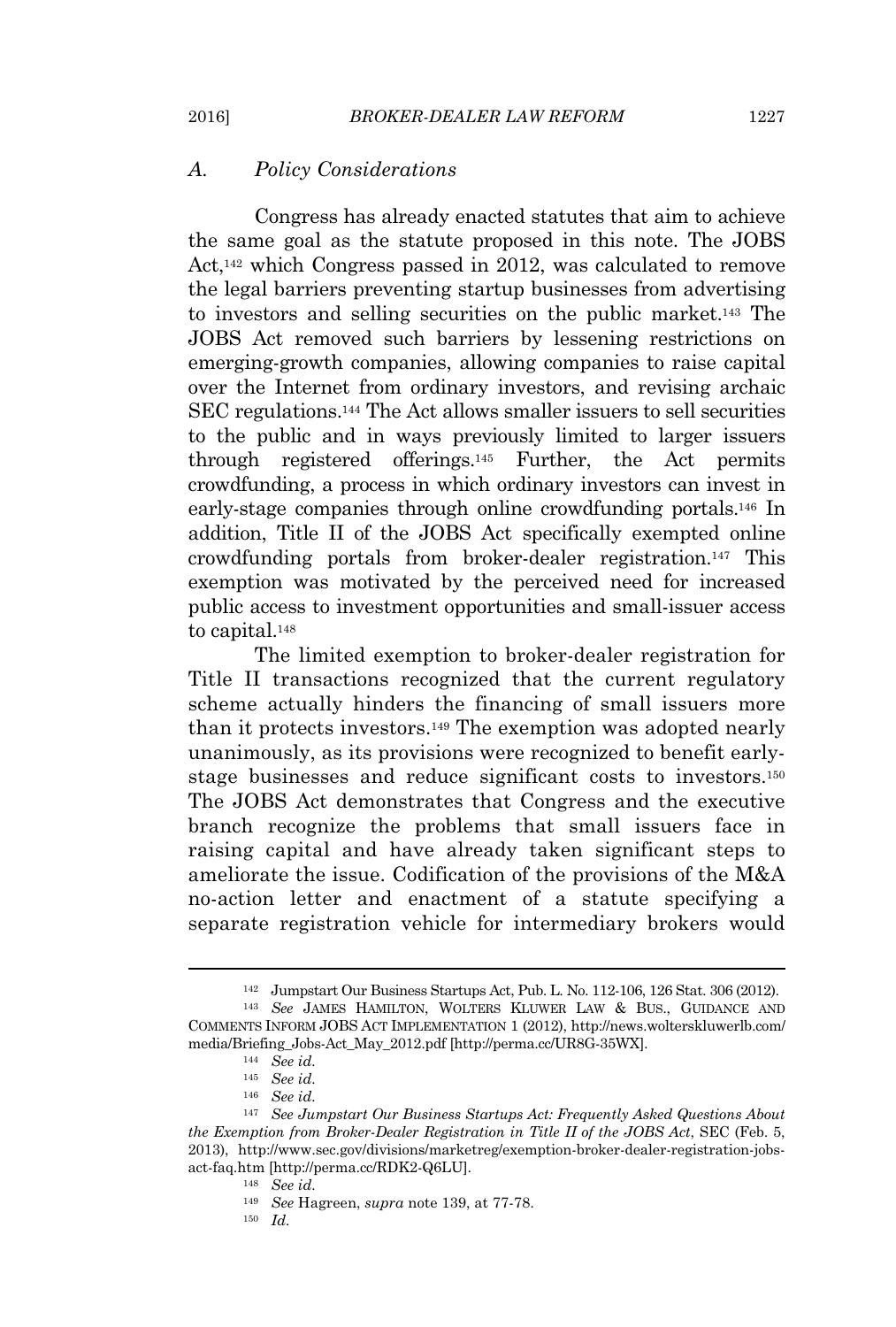continue to expedite the same policy goal that drove the JOBS Act—stimulating the growth of business through new avenues for capital formation.

## *B. Elements of the Proposed Legislation*

1. Registration Requirements for Intermediary Brokers

The current registration system for broker-dealers requires maintenance of a minimum net capital equal to the monetary value of the securities transactions the broker-dealer conducts and to its financial ratios.<sup>151</sup> This requirement aims to ensure that a broker-dealer always has enough liquid assets to promptly satisfy the claims of customers.<sup>152</sup> Since broker-dealers typically hold customer funds or securities at certain points in transactions, the net capital requirement ensures that investors and issuers are insured against any loss of such funds or securities. On the other hand, intermediary brokers will not be permitted to handle funds or securities on behalf of any principal at any point during the transaction. Since intermediary brokers primarily engage in introducing parties, organizing groups, and facilitating negotiations, there is no need for a net capital requirement pursuant to intermediary broker registration, because there is no commensurate risk of loss.

### 2. Transaction-Based Compensation

The SEC has argued that unregistered brokers "edge closer" to becoming full-fledged broker-dealers when they receive transaction-based compensation.<sup>153</sup> In the SEC's view, intermediaries who have a financial motivation in proportion to the size of the transaction are more likely to commit acts inconsistent with investors' best interests.<sup>154</sup> However, recommending an investment strategy or leading negotiations between investors and issuers are not necessarily brokerage activities, because other professionals engage in such enterprises.<sup>155</sup>

<sup>151</sup> *See Compliance Guide*, *supra* note 15.

<sup>152</sup> *See id.*; *see also supra* note 38 and accompanying text (explaining the concept of equitable solvency).

<sup>153</sup> ABA Report, *supra* note 16, at 974.

<sup>154</sup> *See* Herbruck, Alder & Co., SEC No-Action Letter, 2002 WL 1290291, at \*2 (May 3, 2002).

<sup>155</sup> SEC v. Kramer, 778 F. Supp. 2d 1320, 1334-35 (M.D. Fla. 2011) (criticizing the SEC's dependence on transaction-based compensation as the singularly sufficient element of broker-dealer activity). Likewise, the practical outcome of a flat-fee compensation model as opposed to a transaction-based compensation model will lead to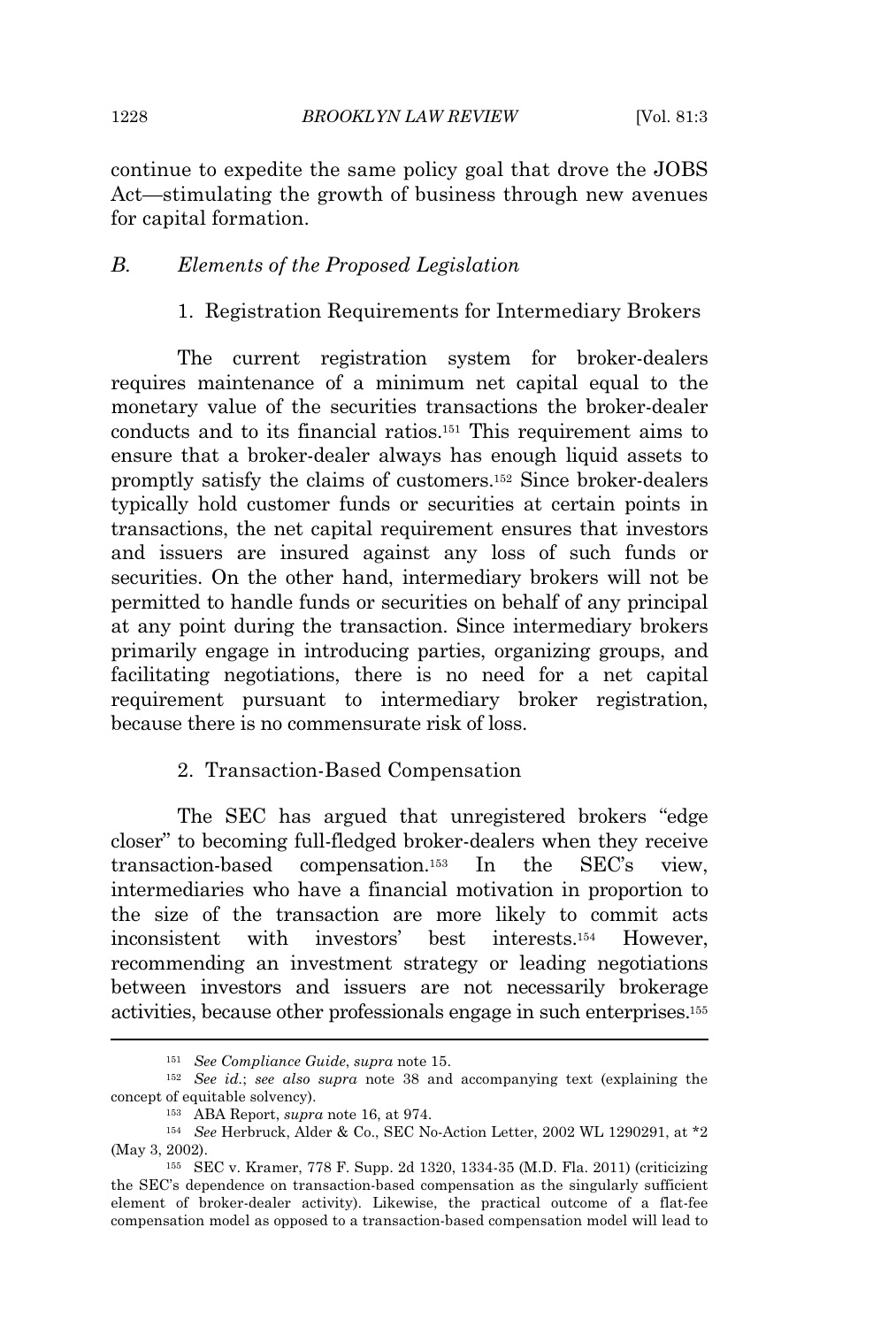Allowing an intermediary broker to be compensated in proportion to the size of the transaction at issue will lead to positive outcomes, including proper competition between intermediary brokers, market selection, and enhanced value for transaction participants.<sup>156</sup> The market will choose the most efficient outcome, because investors and issuers both aim to reduce transaction costs while effecting their equity investments.<sup>157</sup> Full disclosure and fraudulent misrepresentation rules will protect investors while allowing intermediary brokers to compete for the most valuable transactions.<sup>158</sup> Market competition will lead to enhanced value for issuers because intermediary brokers will have a direct financial incentive to perform.

3. Engaging Investors and Initiating Negotiations

Intermediary brokers must be permitted to engage investors and initiate negotiations in private placement offers because the function of an intermediary broker is to serve as the salesman for the company and the driving force behind the transaction. Without the legal ability to engage potential investors and consult with them on the details of the proposed transaction, an intermediary broker would be essentially useless except as a repository of information for inquirers. Proponents of

<sup>156</sup> *See* Ronald J. Gilson & Reinier H. Kraakman, *The Mechanisms of Market Efficiency*, 70 VA. L. REV. 549-50 (1984).

<sup>157</sup> *Id.*

Of all recent developments in financial economics, the efficient capital market hypothesis ("ECMH") has achieved the widest acceptance by the legal culture. It now commonly informs the academic literature on a variety of topics; it is addressed by major law school casebooks and textbooks on business law; it structures debate over the future of securities regulation both within and without the Securities and Exchange Commission; it has served as the intellectual premise for a major revision of the disclosure system administered by the Commission; and it has even begun to influence judicial decisions and the actual practice of law. In short, the ECMH is now *the* context in which serious discussion of the regulation of financial markets takes place.

#### *Id.* (citations omitted).

<sup>158</sup> *See* Santa Fe Indus., Inc. v. Green, 430 U.S. 462, 471 (1977) ("Section 10(b) of the 1934 Act makes it 'unlawful for any person . . . to use or employ . . . any manipulative or deceptive device or contrivance in contravention of [SEC rules]'; Rule 10b-5, promulgated by the SEC under § 10(b), prohibits, in addition to nondisclosure and misrepresentation, any 'artifice to defraud' or any act 'which operates or would operate as a fraud or deceit.'").

the same result, because the market will adjust to accommodate the skills and expertise of particular brokers. Brokers with more experience and demonstrably better skills will have higher flat fees and will tend to facilitate larger deals for greater compensation. Brokers with less experience and fewer skills will tend to facilitate smaller deals, because presumably, larger corporate actors will prefer the broker with more experience and skill. Thus, although a fee may be labeled a flat fee, brokers will still be compensated commensurate to the size of the transaction.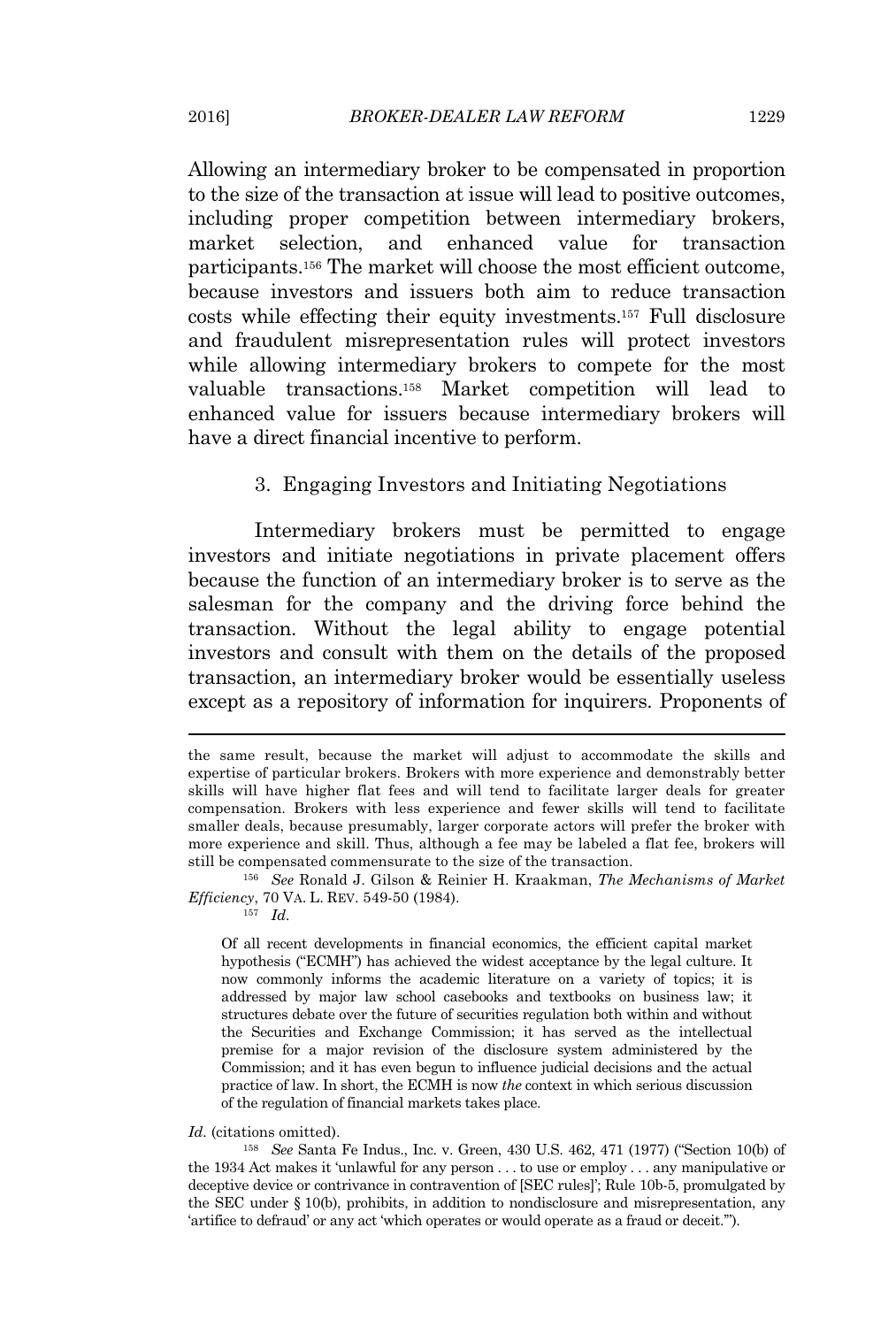the current registration system may assert that it aids in the prevention of fraud; however, full disclosure requirements<sup>159</sup> will continue to protect investors who already have the right to bring a direct claim against brokers in the event of fraudulent misrepresentation.<sup>160</sup> Under the new statutory framework, intermediary brokers may have a duty to disclose relevant information to the investors upon request. The burden of full disclosure, however, should remain on the issuer because the issuer has direct access to relevant company information. Since the role of an intermediary broker is essentially to engage investors and facilitate negotiations, individual issuers are in a stronger position to handle the details of the transaction, including disclosure of all relevant prospectuses.

The SEC currently views the practice of engaging investors and facilitating negotiations as indicative of registered brokerdealer activity.<sup>161</sup> The SEC's position is that the Internet has created opportunities for financial intermediaries to reach millions of individuals, and such communications must be regulated when they relate to the sale of securities.<sup>162</sup> In light of these developments, the SEC no longer believes that brokers that engage investors and initiate negotiations are exempt from broker-dealer registration.<sup>163</sup> For example, in the denial of no-action relief to C  $\&$ W Portfolio Management, Inc., C & W provided

services as an intermediary, effecting repurchase transactions between primary dealers involving Treasury notes, bills, and bonds. C & W act[ed] as an intermediary until both principals to the transaction [we]re in agreement as to the rate, amount, and terms of the

<sup>159</sup> For example, in Regulation D offerings, issuers and broker-dealers must provide investors with disclosure documents that are generally the same as those used in registered offerings. *Compare* 17 C.F.R. § 230.502 (2013), *with* Securities Act of 1933, 15 U.S.C. § 77g (2012) (listing information required in registration statement for a registered offering).

<sup>160</sup> *See* Kardon v. Nat'l Gypsum Co., 69 F. Supp. 512, 513 (E.D. Pa. 1946) (holding that section 10b-5 of the Securities Exchange Act of 1934 creates an implied right of action, allowing civil suits by persons injured as a result of a violation of the rule); *see also In re* Penn Cent. Sec. Litig., 357 F. Supp. 869 (E.D. Pa. 1973), *aff'd*, 494 F.2d 528 (3d Cir. 1974) (observing that Rule 10b-5 was designed "to protect purity of the process of buying and selling securities and to insure that investors [would] receive full disclosure of the information they need if they are intelligently to make significant investment decisions").

<sup>161</sup> *See, e.g.*, SEC v. Martino, 255 F. Supp. 2d 268, 283 (S.D.N.Y. 2003).

<sup>162</sup> *See* Dominion Res., Inc., SEC No-Action Letter, 2000 WL 669838, at \*2 (Mar. 7, 2000).

<sup>163</sup> *Id.*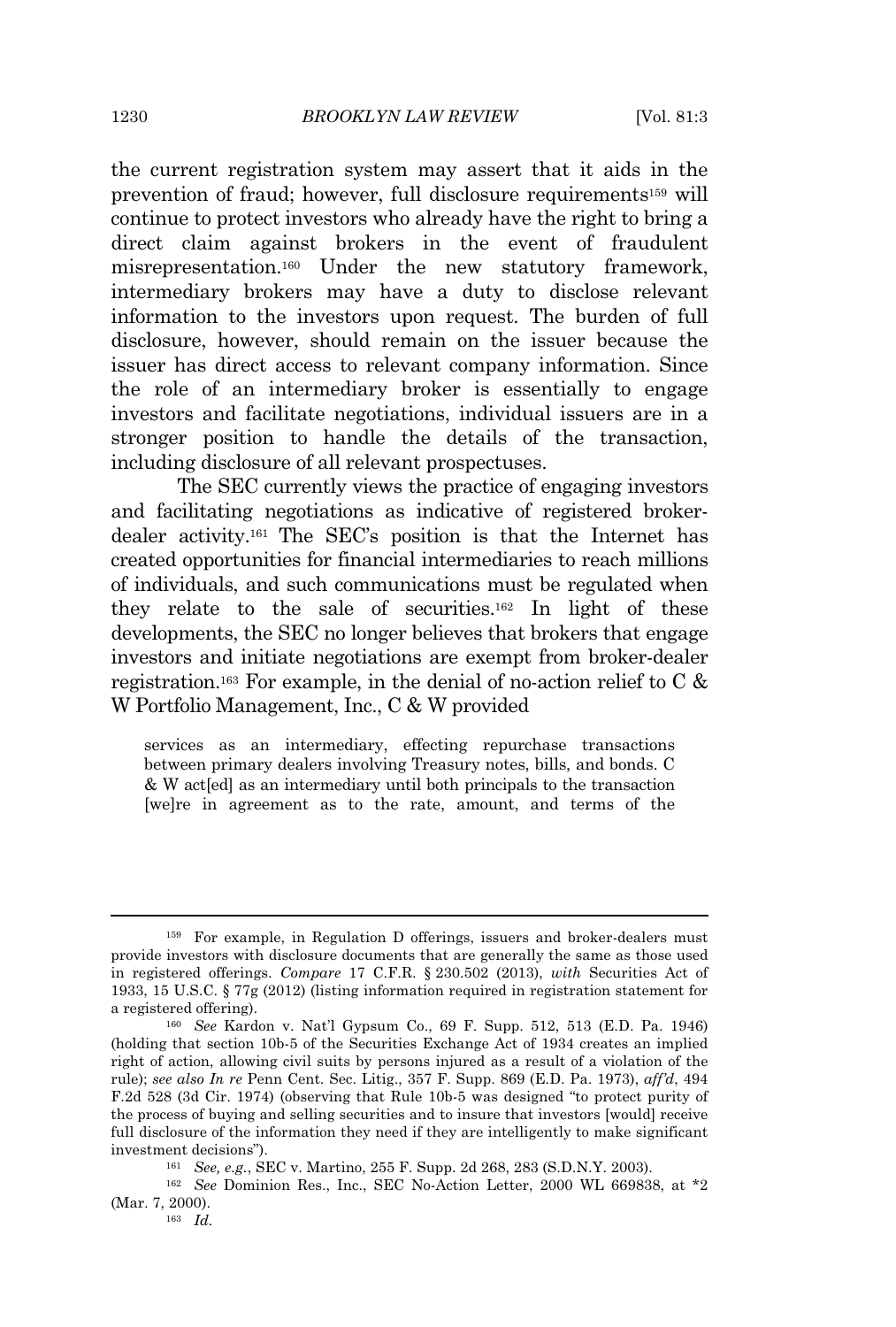transaction. Once agreement [w]as . . . reached, C & W disclose[d] the identities of the principals.<sup>164</sup>

The exchange of funds was always arranged by the principals, not C & W.<sup>165</sup> The principals to each transaction issued confirmations to each other after C & W withdrew from the negotiations.<sup>166</sup> C & W received a set fee, not transaction-based compensation, and notified both principals of the fee that it received.<sup>167</sup> It then requested assurance from the SEC Division of Market Regulation that it would not recommend enforcement action.<sup>168</sup> The Division denied no-action relief, presumably on the basis of C & W's engagement of principals and facilitation of negotiations, since other indicative factors of registered broker-dealer activity were not present.<sup>169</sup> The partial denial of no-action relief to C & W demonstrates the SEC's current strict approach to unregistered brokers who merely engage investors and facilitate negotiations.

Permitting intermediary brokers to engage investors and initiate negotiations is vital to the capital acquisition function. The SEC seems to suggest that as a result of "technological advances," worldwide communication capacity, and digital networking capabilities, unregistered brokers should be precluded from facilitating the negotiation process.<sup>170</sup> Conceding that the Internet has changed the way the world does business and enabled faster and more efficient communication between issuers and investors, the SEC's conclusion that unregistered brokers should be further restricted as a result does not follow. Issuers and investors still need the services of brokers to effectuate transactions, as demonstrated by the continued market demand for brokers' services.<sup>171</sup> Furthermore, the SEC's explanation does not address the core purpose of the registration requirement: protecting investors and ensuring continued market viability

<sup>164</sup> C & W Portfolio Mgmt., Inc., SEC No-Action Letter, 1989 WL 258821, at \*1 (July 20, 1989).

<sup>165</sup> *Id.*

<sup>166</sup> *Id.*

<sup>167</sup> *Id.*

<sup>168</sup> *Id.*

<sup>&</sup>lt;sup>169</sup> *Id.* Although C & W was not an employee of the issuer, it received a flat fee for the transaction, and there was no indication that it had ever sold securities for the issuer before or provided advice or valuation as to the merit of the investment. The Division's response did not specifically explain its reasoning for denying no-action relief, but such reasoning can be inferred. *Id.*

<sup>170</sup> Dominion Res., Inc., SEC No-Action Letter, 2000 WL 669838, at \*2 (Mar. 7, 2000).

<sup>171</sup> *See* ABA Report, *supra* note 16, at 959 (addressing the "vast and pervasive 'gray market' of brokerage activity").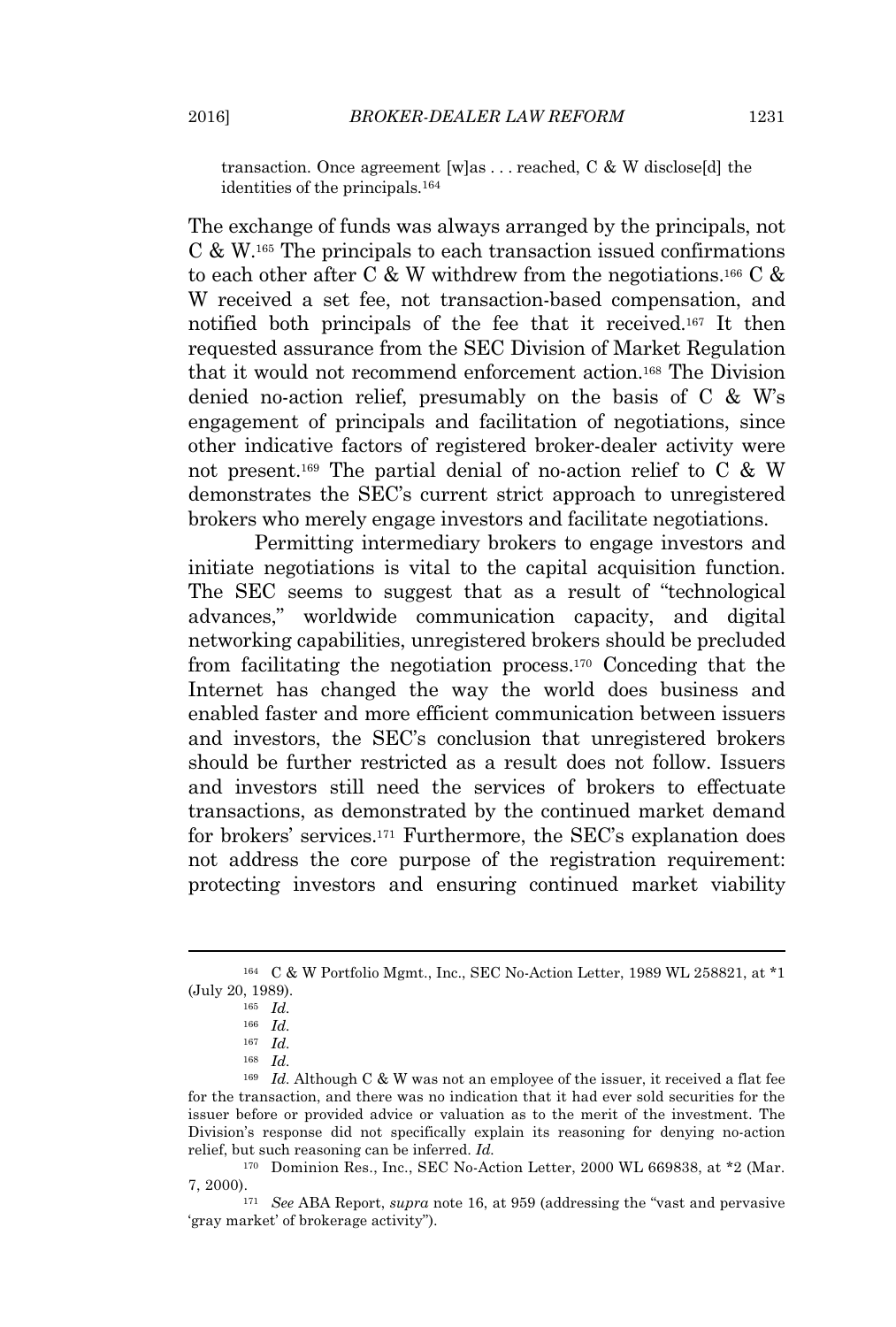through full disclosure and accountability measures.<sup>172</sup> If the Internet and enhanced technology were sufficient to fill the void between issuers and investors, then there would not be a market for unregistered brokers. Thus, the benefits of allowing intermediary brokers to engage investors and initiate negotiations are substantial, and allowing them to do so is an essential aspect of the proposed legislation.

> 4. Handling Funds or Securities Exchanged in the **Transaction**

Currently, section 15(c)(3) of the Exchange Act provides that, with certain exceptions, a broker-dealer may not allow its aggregate indebtedness to surpass 2,000% of net capital, and the broker-dealer must maintain a minimum net capital of \$25,000.<sup>173</sup> The aggregate indebtedness to capital ratio and the minimum net capital requirement are cumulative and are not alternative requirements, and both must be met.<sup>174</sup> The purpose underlying these rules is to ensure broker-dealer liquidity in the event of fraud or misappropriation of funds.<sup>175</sup>

Due to the limited nature of the intermediary broker's role in the transaction, there is no need for the intermediary broker to handle funds or securities. An intermediary broker may engage the parties, form groups of buyers, inform the buyers about the issuer's securities, and perform other integral tasks to expedite the transaction. If parties want an intermediary to handle funds or securities, they may set up an escrow account, engage a fully registered broker-dealer, or obtain alternative financing arrangements. Precluding intermediary brokers from handling funds or securities helps to ensure that investors are protected from potentially manipulative practices and conflicts of interest and further justifies eliminating the net capital requirements for the new class of intermediary brokers.

## 5. SEC and SRO Examinations

Current broker-dealer registration requires the registrant to complete Form BD, a lengthy form that should be modified to

<sup>172</sup> *See* Orudjev, *supra* note 33 ("Compliance with such requirements is an increasingly costly and time-intensive proposition, but the underlying purpose for the complex fabric of regulations for all broker-dealer activities is to protect the investing public.").

 $173$  17 C.F.R. § 240.15c 3-1(a)(1) (2011).

<sup>174</sup> *See* Securities Exchange Act of 1934, Release No. 8024, Jan. 18, 1967, Fed. Sec. L. Rep. (CCH) ¶ 72129.

<sup>175</sup> *See id.*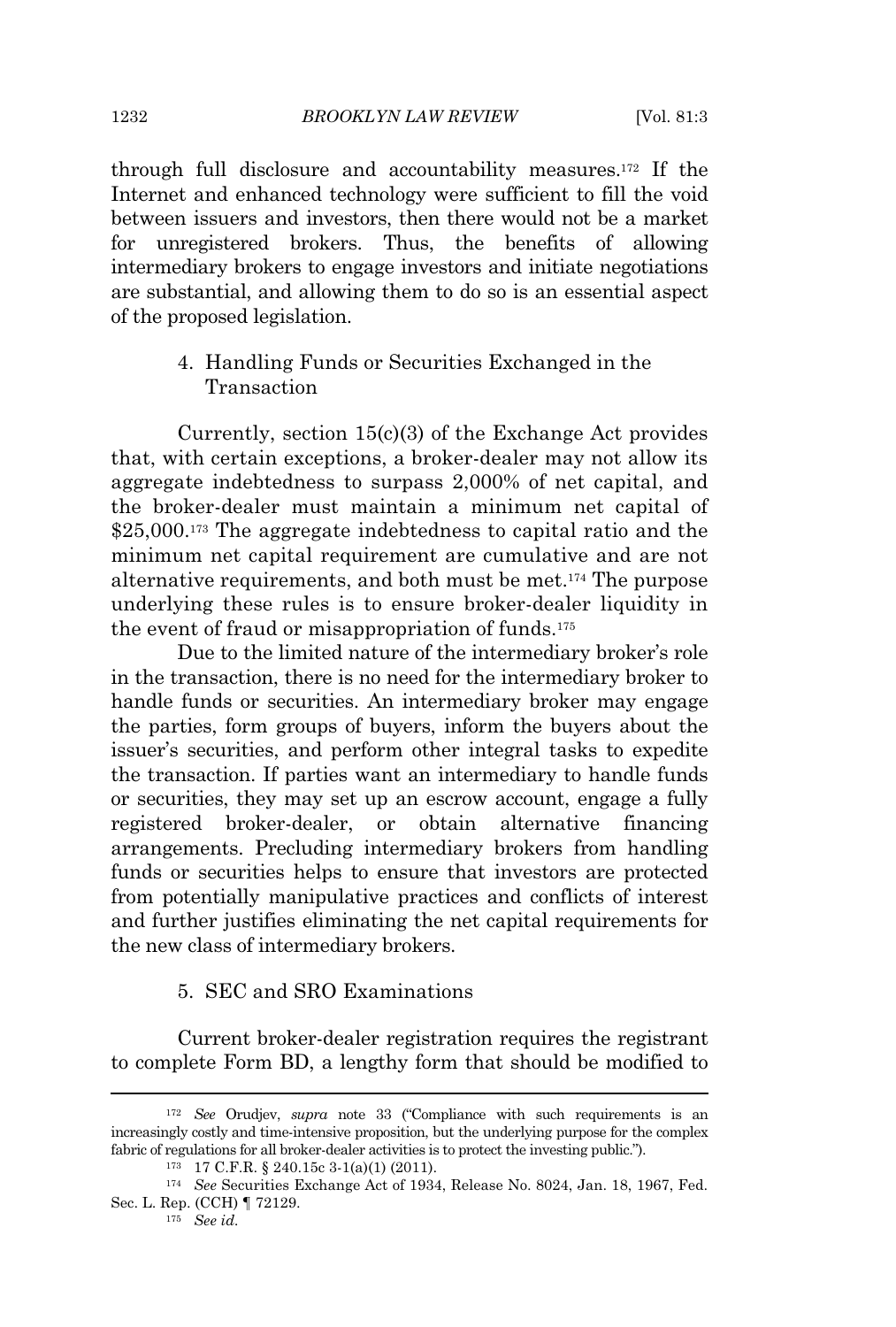fit the more limited activities of intermediary brokers.<sup>176</sup> The main purpose of Form BD is to permit the SEC to determine whether the applicant is eligible to provide full broker-dealer services.<sup>177</sup> Under current regulations, broker-dealers must register with a self-regulatory organization (SRO), typically FINRA.<sup>178</sup> As part of the registration process, brokers must pass the Series 7, Series 24, and Series 27 exams,<sup>179</sup> which evaluate the fitness of brokerdealer applicants to provide full broker-dealer services.<sup>180</sup> Under the proposed legislation, intermediary brokers must still register with an SRO; however, the examination requirements would be modified commensurate with the notion that intermediary brokers will not handle funds or securities during the transaction. SEC and SRO examiners should be required to investigate the financial details of transactions in which the intermediary broker has participated in order to determine if the broker has violated the prohibition on handling funds or securities for the principals. The scope of investigations should be reduced to more appropriately suit the limited activities in which intermediary brokers actually engage.

#### 6. Preemption of State Blue Sky Laws

Pursuant to the National Securities Markets Improvement Act of 1996, registered broker-dealers are not subject to state law requirements that differ from those under the U.S. Code.<sup>181</sup> The Act preempted state broker-dealer registration laws for the purpose of regulatory simplification and investor protection.<sup>182</sup> Similarly, states should be curtailed from regulating the new class of intermediary brokers in order to lower barriers to

<sup>176</sup> *SEC Form BD*, SEC, http://www.sec.gov/about/forms/formbd.pdf [http://perma.cc/ K53P-YQKV] (last visited Apr. 25, 2016); Securities Exchange Act of 1934, 15 U.S.C. § 78*o*(b)(7) (2012).

<sup>177</sup> *See SEC Form BD*, *supra* note 176.

<sup>178</sup> *See Compliance Guide*, *supra* note 15.

<sup>179</sup> *See Series 7—General Securities Representative Examination (GS)*, FINRA, http://www.finra.org/industry/compliance/registration/qualificationsexams/qualifications/p0 11051 [http://perma.cc/6VEH-9VG8] (last visited May 30, 2016); *Series 24—General Securities Principal Examination (GP)*, FINRA, http://www.finra.org/industry/series24 #sthash.SKxKeRoG.dpuf [http://perma.cc/4APA-G55P] (last visited May 30, 2016); *Series 27—Financial and Operations Principal Exam (FN)*, FINRA, http://www.finra.org/industry/ series27#sthash.aIhcYkgE.dpuf [http://perma.cc/5PQD-86TM] (last visited May 30, 2016).

<sup>180</sup> *See Series 7*, *supra* note 179; *Series 24*, *supra* note 179; *Series 27*, *supra* note 179.

<sup>181</sup> National Securities Markets Improvement Act of 1996, § 103 Pub. L. 104- 290, 110 Stat 3416.

<sup>182</sup> *See* Testimony of Arthur Levitt, Chairman, U.S. Securities and Exchange Commission Before the Committee on Banking, Housing and Urban Affairs, U.S. Senate, 1996 WL 302811 (1996).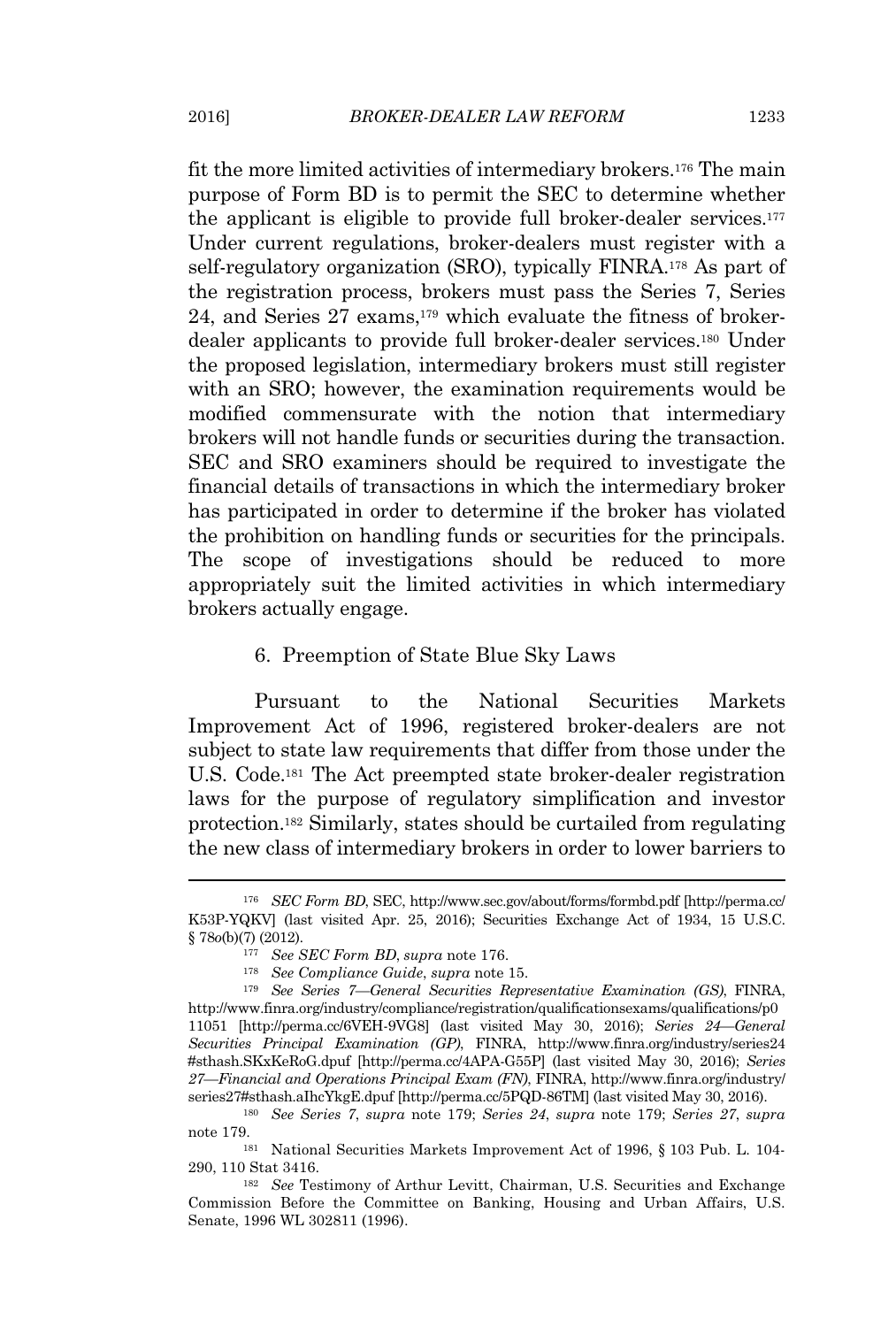entry to the field. The U.S. Supreme Court has indicated that state law must be preempted if Congress has "occup[ied] a given field" of legislation or if state laws "stand[] as an obstacle" to a congressional objective.<sup>183</sup> Additional state restrictions on intermediary broker registration and activity would hinder the objective of this legislation: to create a new, viable path for smallissuer capital acquisition.

Blue sky laws are a substantial impediment to intermediary broker activity because they impose additional registration requirements. In fact, most state securities regulations of broker-dealers merely duplicate the prohibitions of the federal securities laws and therefore add no additional protection for investors.<sup>184</sup> As applied to intermediary brokers, the marginal protections conferred by blue sky laws are outweighed by the costs. Since state securities laws, like federal law, generally only recognize one class of brokerdealer,<sup>185</sup> the same problems inherent in the current federal scheme are present in blue sky laws. Preemption of state securities laws pertaining to broker-dealers will eliminate unnecessary overlap and additional impediments to intermediary broker activity.

Federal securities laws will provide investors with full disclosure, and any disclosure provided by state securities laws will be unnecessarily duplicative.<sup>186</sup> In addition, the 1934 Securities Exchange Act provides that "it shall be unlawful . . . to use . . . any manipulative or deceptive device" in the sale of securities.<sup>187</sup> Furthermore, the 1933 Securities Exchange Act provides a private right of action against "any person who . . . sells a security" and makes "an untrue statement of a material fact or omits to state a material fact necessary in order to make the statements, in the light of the circumstances under which they were made." <sup>188</sup> Although some minimum framework of blue sky

<sup>183</sup> *See* Silkwood v. Kerr-McGee Corp., 464 U.S. 238, 248 (1984).

<sup>184</sup> *See* Campbell, *supra* note 79, at 553-54 (arguing that state administrators have an entrenchment motive and thus will not repeal blue sky laws regardless of their detrimental effects). "Today, blue sky laws are ineffective, philosophically unsound, and unnecessarily expensive, and they should be substantially eliminated. Because of the vested interests that have developed, however, it is unlikely that states will respond to this problem, and it will probably take action by the United States Congress to preempt the area." *Id.* (footnotes omitted).

<sup>185</sup> Rogers, *supra* note 108.

<sup>186</sup> Campbell, *supra* note 79, at 558 ("[E]ven assuming the appropriateness of mandated disclosure, the present state requirements regarding disclosure are indefensible. The reason is, quite simply, that the federal disclosure requirements are sufficient, and, as a result, there is no need to impose additional registration requirements at the state level.").

<sup>187</sup> Securities Exchange Act of 1934, 15 U.S.C. § 78j(b) (2012).

<sup>188</sup> *Id.* § 77*l*(a).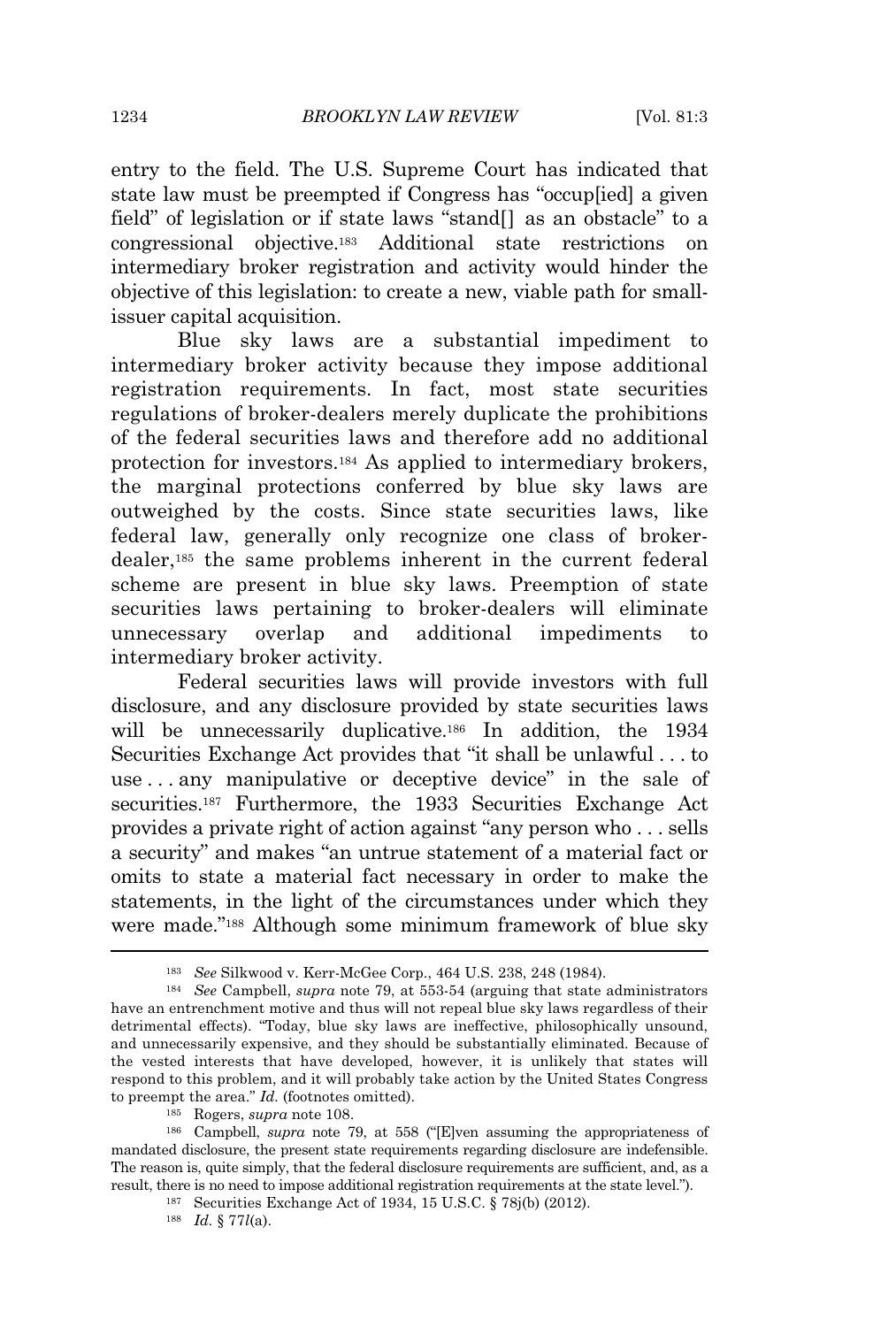laws should be maintained to regulate strictly intrastate transactions, which are rare in light of modern markets that cross state and national borders,<sup>189</sup> federal preemption of blue sky laws would allow intermediary brokers to effect transactions for smaller issuers without the enormous costs imposed by such laws.

#### **CONCLUSION**

The current state of federal securities laws regulating broker-dealers poses many problems for small businesses aspiring to raise capital through the assistance of a broker-dealer. A literal reading of section 78*o*(a)(1) of the Securities Exchange Act would seem to require all financial intermediaries in securities transactions to register as broker-dealers, even if they only engage in a single transaction.<sup>190</sup> Recognizing that the burdens imposed on registered broker-dealers make this regulatory framework highly undesirable, the SEC and the courts have diverged from a literal reading of the Act. The courts apply a multifactor test to determine if intermediaries must register as broker-dealers,<sup>191</sup> while the SEC tends to focus on specific factors, often declaring that the receipt of transaction-based compensation is in itself sufficient to require registration.<sup>192</sup> Recognizing that the regulatory framework in place prevents efficient capital acquisition for many small issuers, the SEC revised its enforcement policy by stating in a no-action letter that it would not recommend enforcement, subject to many limiting conditions, against an M&A broker that transferred control of a business in a private transaction.<sup>193</sup> While providing some relief, this no-action letter is insufficient to ameliorate the tension between the actual practices of securities market professionals and the law as it stands. The lack of precedential effect of the M&A brokers noaction letter, the SEC's history of changing its policies, and the inapplicability of the letter's provisions to intermediaries who do not transfer control of a company, but merely sell equity securities

<sup>&</sup>lt;sup>189</sup> The intrastate exemption specified in 15 U.S.C.  $\S 77c(11)$  and 15 U.S.C. § 78j maintains the constitutionality of the statute, and while not the main focus of this note, it is safe to assume that nearly all securities transactions must comply with federal disclosure requirements.

<sup>190</sup> *See* 15 U.S.C. § 78*o*(a)(1).

<sup>191</sup> *See supra* Section I.A.

<sup>192</sup> *See, e.g.*, Herbruck, Alder & Co., SEC No-Action Letter, 2002 WL 1290291, at \*2 (June 4, 2002).

<sup>193</sup> *See* M&A Brokers, SEC No-Action Letter, 2014 WL 356983, at \*1 (Jan. 31, 2014).